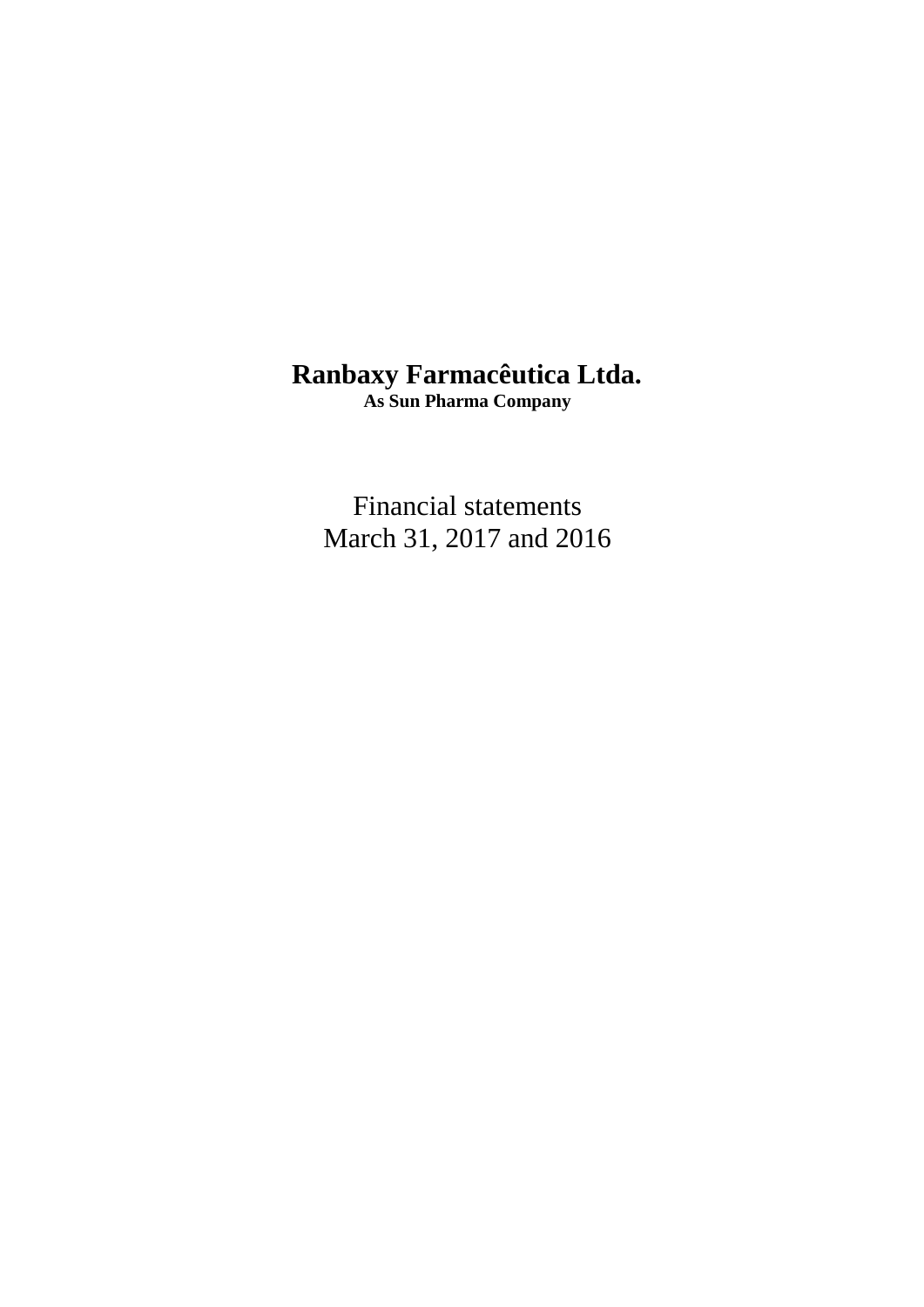

# **Contents**

Independent auditors' report

Balance sheets

Statements of operations

Statements of changes in quotaholders' equity

Statements of cash flows

Notes to the financial statements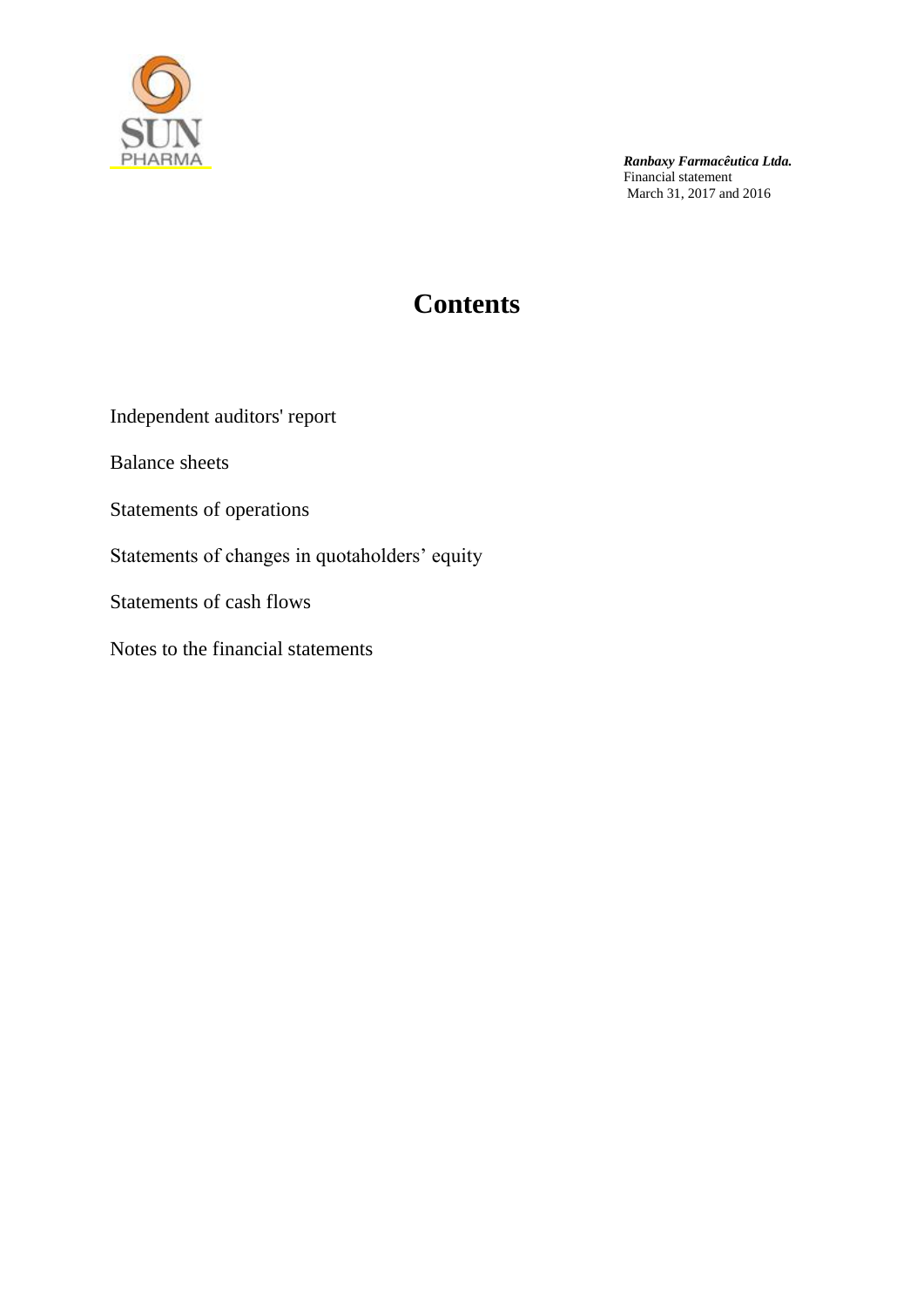# **INDEPENDENT AUDITORS' REPORT**

**To The Quotaholders and Executive Board of Ranbaxy Farmacêutica Ltda Barueri - SP**

#### **Opinion**

1. We have examined the financial statements of **RANBAXY FARMACÊUTICA LTDA**, which comprise the balance sheet as of March 31, 2017 and the respective statements of operations, changes in quotaholders' equity and cash flows for the year then ended, and a summary of significant accounting practices and other accompanying notes to the financial statements.

2. In our opinion, based on our examinations, financial statements referred to in the first paragraph *represent fairly*, in all material respects, the financial position of RANBAXY FARMACÊUTICA LTDA as of March 31, 2017, the performance of its operations and its cash flows for the year then ended, in accordance with accounting practices adopted in Brazil.

#### **Base for Opinion**

3. Our audit was conducted in accordance with Brazilian and international standards on auditing. Our responsibilities, in accordance with these standards, are described in the following section, "Auditor's responsibility for the audit of the financial statements". We are independent in relation to the Company, according to the relevant ethical principles established in the Accountants' Professional Code of Ethics and the professional standards issued by the Federal Accounting Council - CFC, and we comply with the other ethical responsibilities according to these standards. We believe that the audit evidence we have obtained is sufficient and appropriate to provide a basis for our audit opinion.

#### **Emphasis**

4. During the year ended March 31, 2017, the Company had an unsecured liability scenario over assets of R\$ 52,519,467. These financial statements have been prepared under the assumption that the Company will continue as a going concern. The Company's management has no intention of discontinuing its operations and, therefore, the financial statements do not include any adjustments to Asset or Liability accounts that might be required in the event of discontinuation of operations. As a mitigating circumstance, therefore, out of the total current and non-current liabilities, R\$ 99,652,103, 91% are borrowings and supplies taken from controlling shareholders or related parties, and the rest of the liabilities with third parties is perfectly supported by current factor liquidity index at 6.67.

#### **Management's responsibility and governance for the financial statements**

5. The Company's management is responsible for the preparation and adequate presentation of the financial statements in accordance with the accounting practices adopted in Brazil, and the internal controls it deemed necessary to enable the preparation of these financial statements free of material misstatements, regardless of whether caused by fraud or error.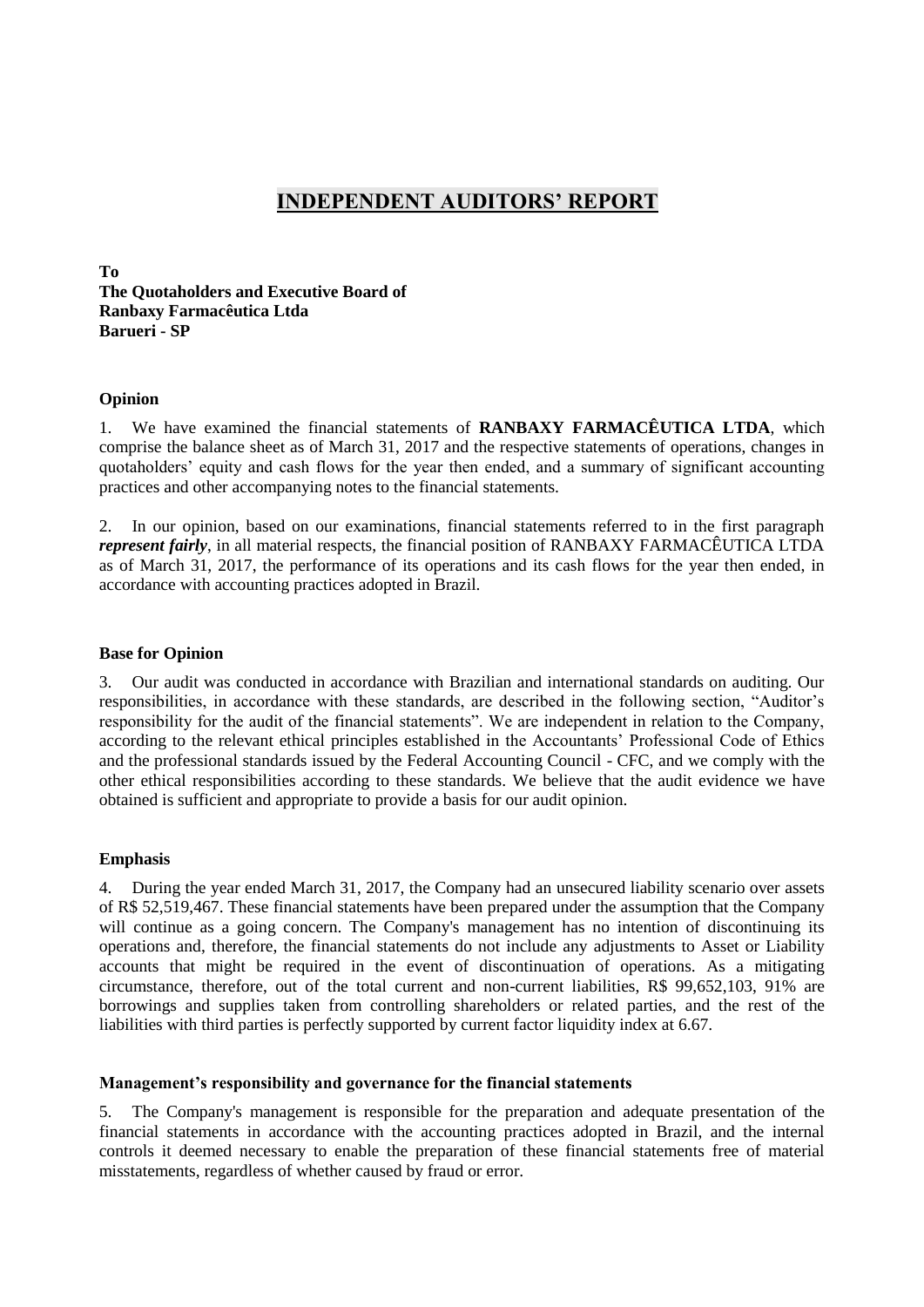6. In the preparation of the financial statements, management is responsible for evaluating the Company's ability to continue as a going concern, disclosing, when applicable issues related to the continuity of its operations and the use of this accounting base in the preparation of the financial statements, unless management has decided to settle the Company or to discontinue its operations, or does not have any realistic alternative to prevent the discontinuance of operations.

7. The ones responsible for the Company's governance are those with responsibility for overseeing the process of preparation of the financial statements.

#### **Auditor's responsibilities for the audit of the financial statements**

8. Our purposes are to obtain reasonable assurance that the financial statements, taken as a whole, are free from material misstatement, whether caused by fraud or error and to issue audit report containing our opinion. Reasonable assurance is a high level of assurance, but not a guarantee that an audit conducted according to the Brazilian and international auditing standards will always detect any material misstatements. The misstatements may result from fraud or error and are considered relevant when, individually or in conjunction, they may affect, from a reasonable standpoint, economic decisions of the users based on such financial statements.

9. As part of an audit conducted according to the Brazilian and international auditing standards, we exercise professional judgment, and maintain professional skepticism during the audit. In addition:

 We identify and evaluate the risks of material misstatements in the financial statements, whether due to fraud or error, plan and perform audit procedures in response to such risks, as well as obtain appropriate and sufficient audit evidence to base our opinion. The risk of not detecting material misstatement caused by fraud is higher than that caused by error, since fraud may involve the act of deceiving the internal controls, collusion, forgery, omission or intentional misrepresentations.

 We obtained understanding of the internal controls relevant to audit in order to plan audit procedures appropriate to the circumstances, but not with the aim to express opinion on the effectiveness of the internal controls of the Company.

 We evaluated the fairness of the accounting policies used and the reasonableness of the accounting estimates and respective disclosures made by management.

 We take conclusion on the adequacy of adoption by management of the accounting basis of the ability to continue as going concern, and, based on the obtained audit evidences, whether there is a significant uncertainty in relation to Company's ability to continue as going concern. If we conclude that there is a significant uncertainty, we shall call attention in our audit report to the respective disclosures in the financial statements or include a modification in our opinion, if the disclosures are inadequate. Our conclusions are based on audit evidences obtained to the date of our report. However, future events or conditions may cause the Company not to continue as going concern.

 We evaluate the general presentation, structure and content of the financial statements, including disclosures and if the financial statements represent the corresponding transactions and events in compliance with the purpose of fair presentation.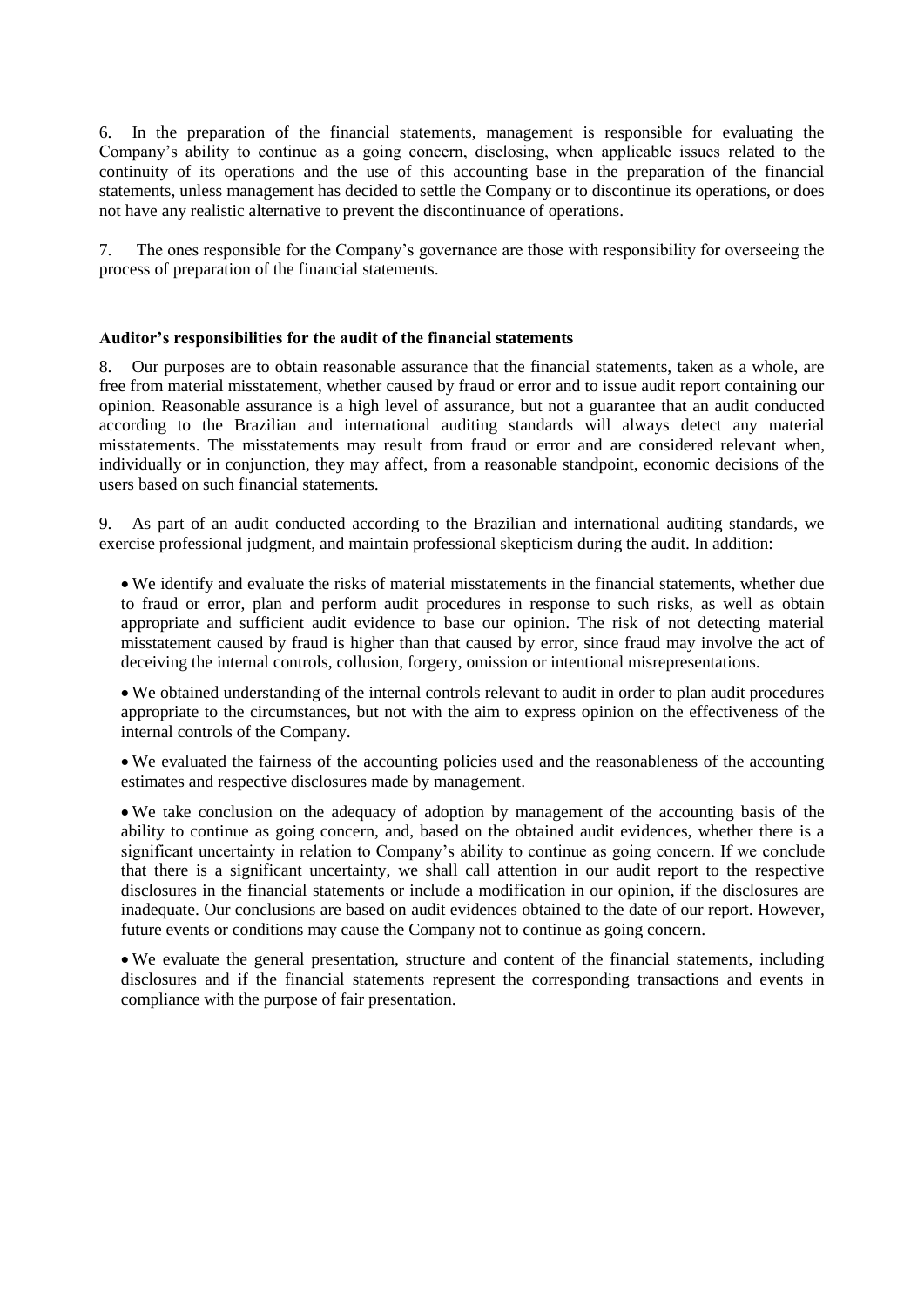10. We communicate with those responsible for governance with respect to, among other aspects, the planned scope, time of the audit and significant audit findings, including possible material weaknesses in internal controls identified by us during our work.

São Paulo, May 12, 2017.



**CRC-SP nº 2SP021055/O-1**

**Paulo Cesar R. Peppe Contador CRC-SP nº 1SP095009/O-5**

> **Renata Reche Simon Peppe Contador CRC-SP nº 1SP296480/O-2**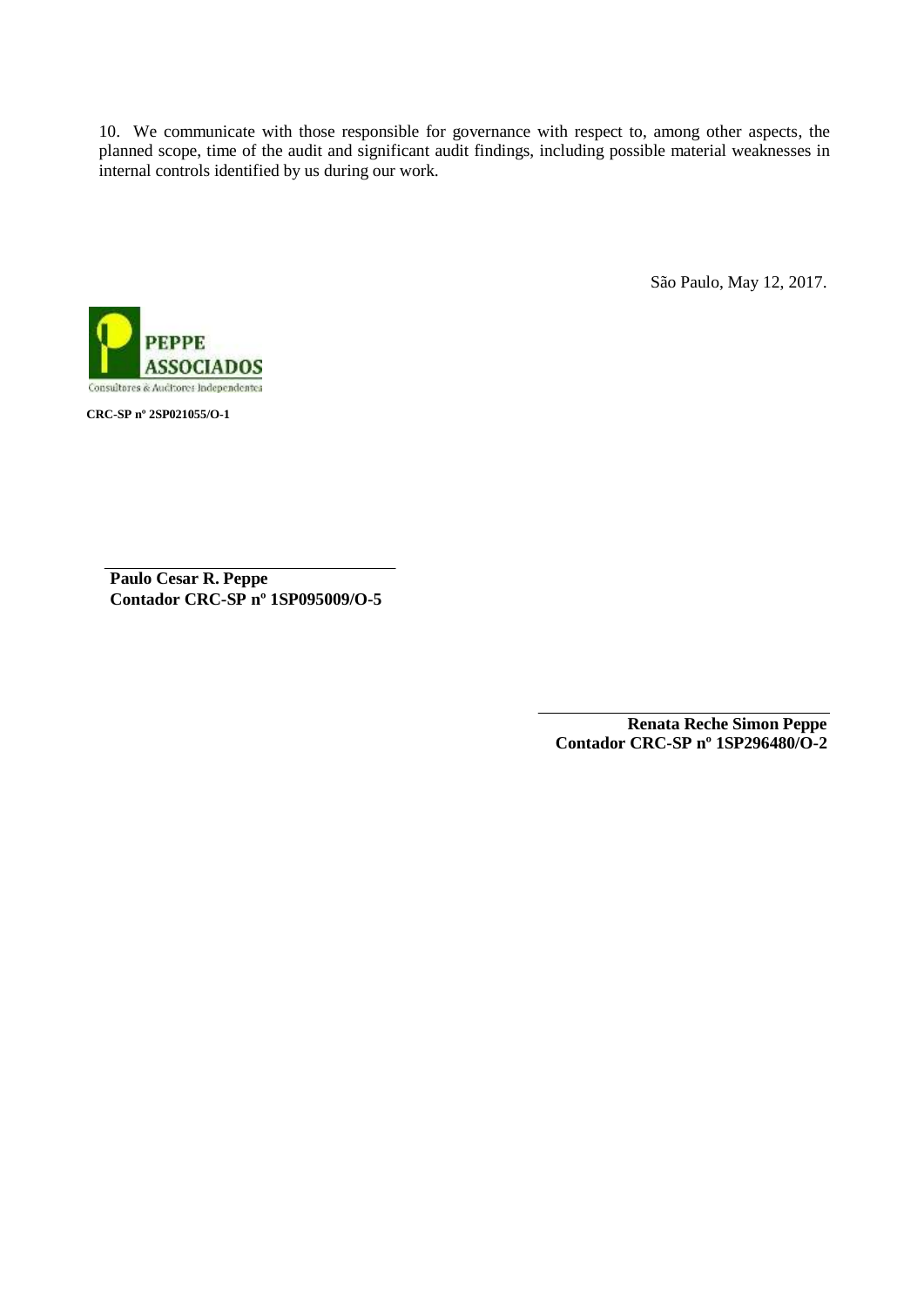# **Ranbaxy Farmacêutica Ltda.**

# **Balance sheets ended March 31, 2017 and 2016**

| <b>Assets</b>                   | <b>Note</b> | Mar 31, 2017 | Mar 31, 2016 | <b>Liabilities</b>                         | <b>Note</b>      | Mar 31, 2017 | Mar 31, 2016 |
|---------------------------------|-------------|--------------|--------------|--------------------------------------------|------------------|--------------|--------------|
| <b>Current assets</b>           |             |              |              | <b>Current liabilities</b>                 |                  |              |              |
| Cash and cash equivalents       | 4           | 2,239        | 2,688        | Suppliers                                  | $\boldsymbol{9}$ | 26,690       | 21,180       |
| Other investments               | 4           | 0,307        | 3,524        | Loans                                      | 10               | 16,237       | 18,190       |
| Trade accounts receivable       | 5           | 18,602       | 15,364       | Taxes and contributions payable            | 11               | 1,391        | 1,057        |
| Inventories                     | 6           | 19,010       | 16,770       | Salaries and vacations payable             |                  | 0,815        | 0,780        |
| Current tax assets              | 7           | 2,421        | 3,696        | Other provisions                           | 12               | 3,787        | 5,542        |
| Other accounts receivable       |             | 0,472        | 0,449        | Other accounts payable                     |                  | 0,471        | 0,431        |
| <b>Total current assets</b>     |             | 43,052       | 42,491       | <b>Total current liabilities</b>           |                  | 49,392       | 47,180       |
| Non-current assets              |             |              |              | Non-current liabilities                    |                  |              |              |
| Trade accounts receivable       |             | 0,000        | 0,000        | Provision for contingencies                | 13               | 2,734        | 2,924        |
| Deferred tax assets             |             | 0,000        | 0,000        | Loans                                      | 10               | 47,526       | 53,384       |
|                                 |             | 0,000        | 0,000        |                                            |                  | 50,260       | 56,308       |
|                                 |             |              |              | Quotaholders' equity                       |                  |              |              |
| Property, plant and equipment   | 8           | 3,794        | 5,304        | Capital                                    | 14               | 17,367       | 17,367       |
| Intangible assets               |             | 0,287        | 0,396        | Accumulated losses                         |                  | (69, 886)    | (72, 664)    |
| <b>Total non-current assets</b> |             | 4,081        | 5,700        | Total quotaholders' equity                 |                  | (52, 519)    | (55,297)     |
| <b>Total assets</b>             |             | 47,133       | 48,191       | Total liabilities and quotaholders' equity |                  | 47,133       | 48,191       |

See the accompanying notes to the financial statements.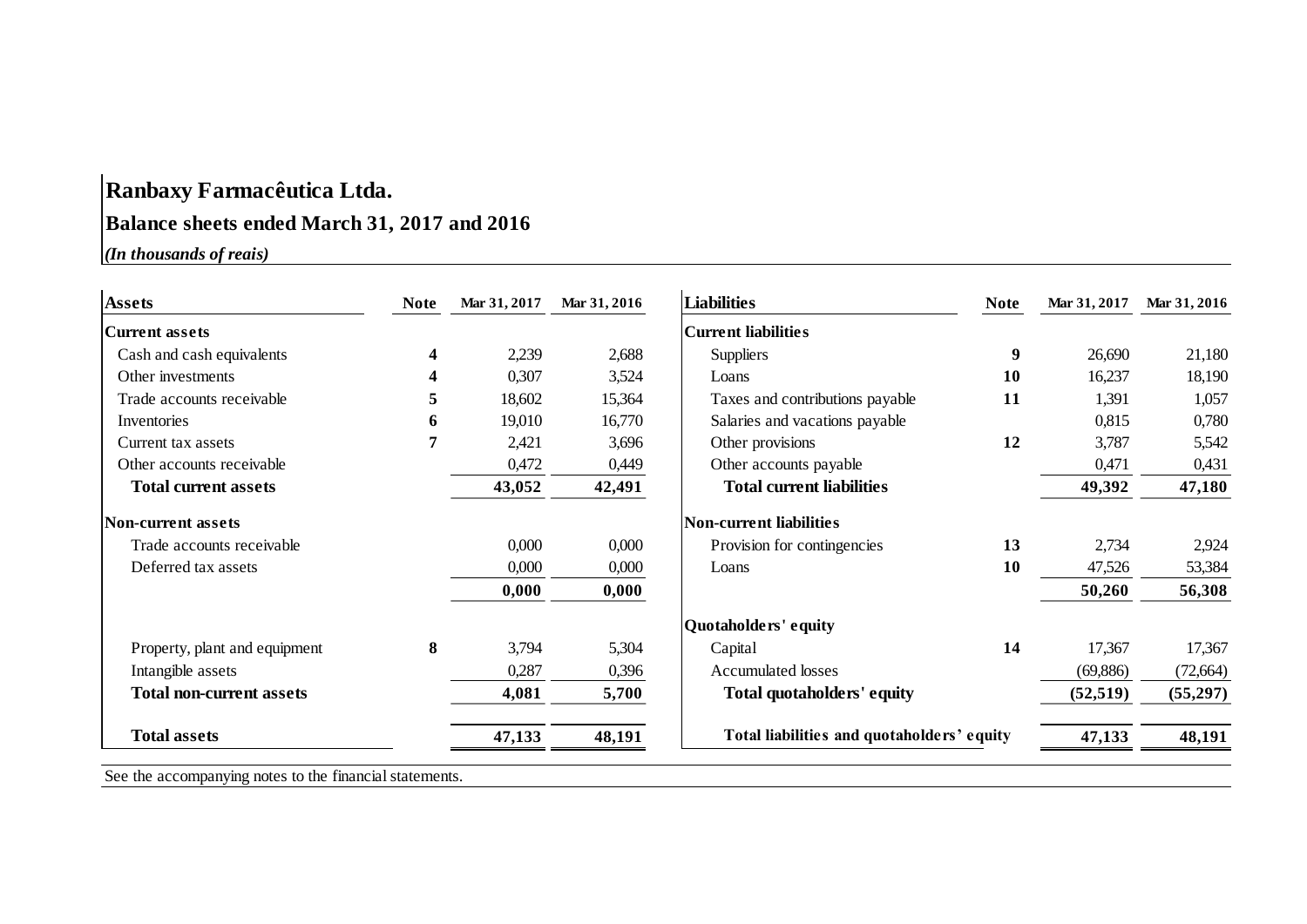# **Ranbaxy Farmacêutica Ltda. Statements of operations Years ended March 31, 2017 and 2016**

*(In thousands of reais)*

|                                                                | <b>Note</b> | Mar 31, 2017 | Mar 31, 2016 |
|----------------------------------------------------------------|-------------|--------------|--------------|
| Net operating income                                           | 15          | 60,181       | 61,425       |
| Costs of products sold and services rendered                   |             | (36,721)     | (40, 435)    |
| Gross income                                                   |             | 23,459       | 20,990       |
| <b>Operating expenses:</b>                                     |             |              |              |
| Sales                                                          | 16          | (8,348)      | (10, 555)    |
| Administrative and general                                     | 17          | (22, 463)    | (23,600)     |
| Other operating income (expenses)                              |             | (0,059)      | 0,161        |
| Income (loss) before net financial income (expenses) and taxes |             | (7, 411)     | (13,004)     |
| Financial expenses                                             |             | (3,153)      | (12, 818)    |
| Financial income                                               |             | 13,341       | 3,317        |
| Net financial income (expenses)                                | 18          | 10,188       | (9,501)      |
| Income (loss) before taxes                                     |             | 2,777        | (22,505)     |
| Income and social contribution taxes                           |             |              |              |
| Current                                                        |             |              |              |
| Deferred assets                                                |             |              |              |
| Income (loss) for the year                                     |             | 2,777        | (22, 505)    |

See the accompanying notes to the financial statements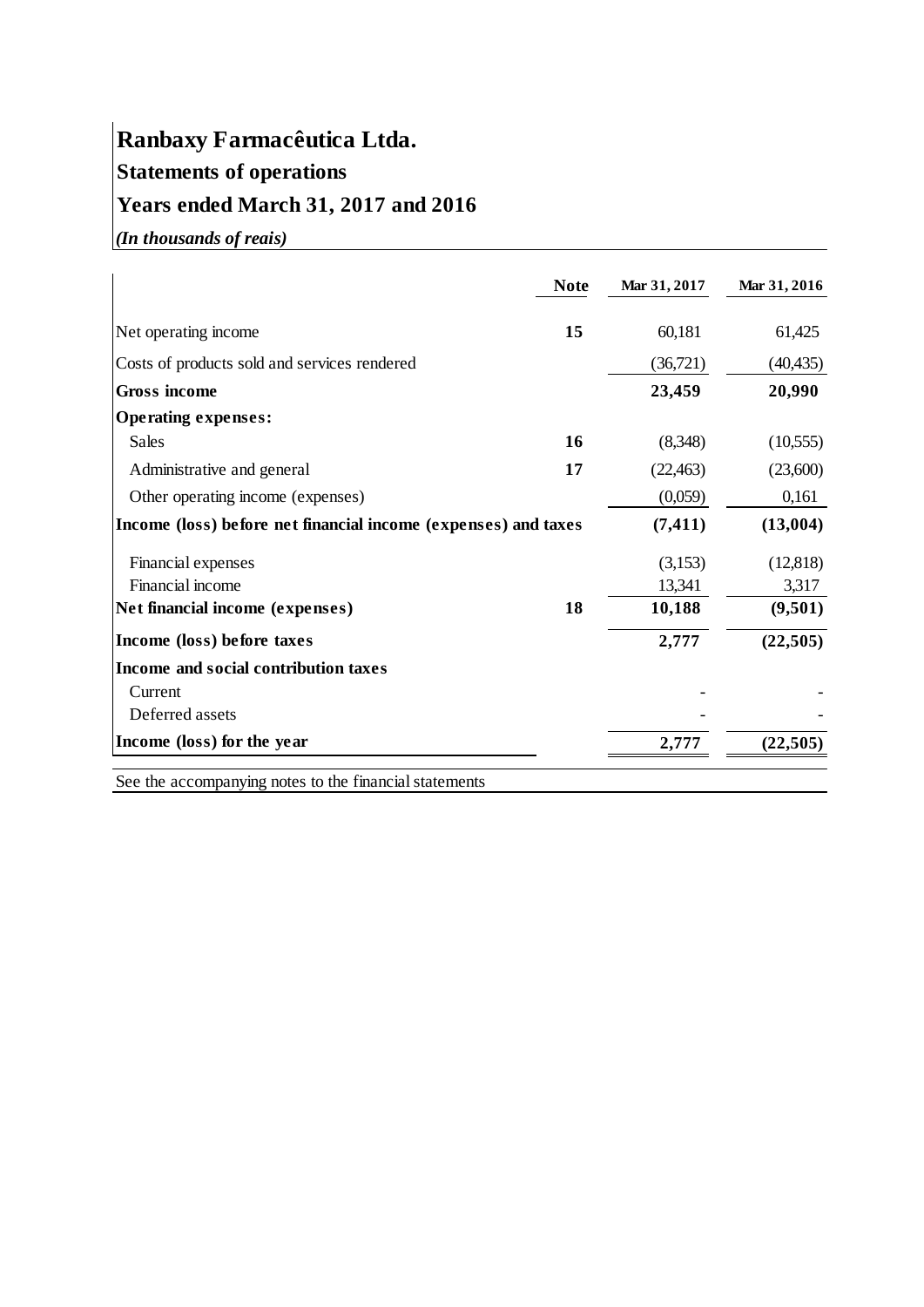# **Ranbaxy Farmacêutica Ltda. Statements of changes in quotaholders' equity Years ended March 31, 2017 and 2016** *(In thousands of reais)*

|                                  | Capital | <b>Accumulated</b><br>loss | <b>Total</b> |
|----------------------------------|---------|----------------------------|--------------|
| <b>Balance at March 31, 2015</b> | 17.367  | (50.159)                   | (32.792)     |
| Income (loss) for the year       |         | (22.505)                   | (22.505)     |
| Balance at March 31, 2016        | 17.367  | (72.664)                   | (55.297)     |
| Income (loss) for the year       |         | 2.777                      | 2.777        |
| Balance at March 31, 2017        | 17.367  | (69.886)                   | (52.519)     |

See the accompanying notes to the financial statements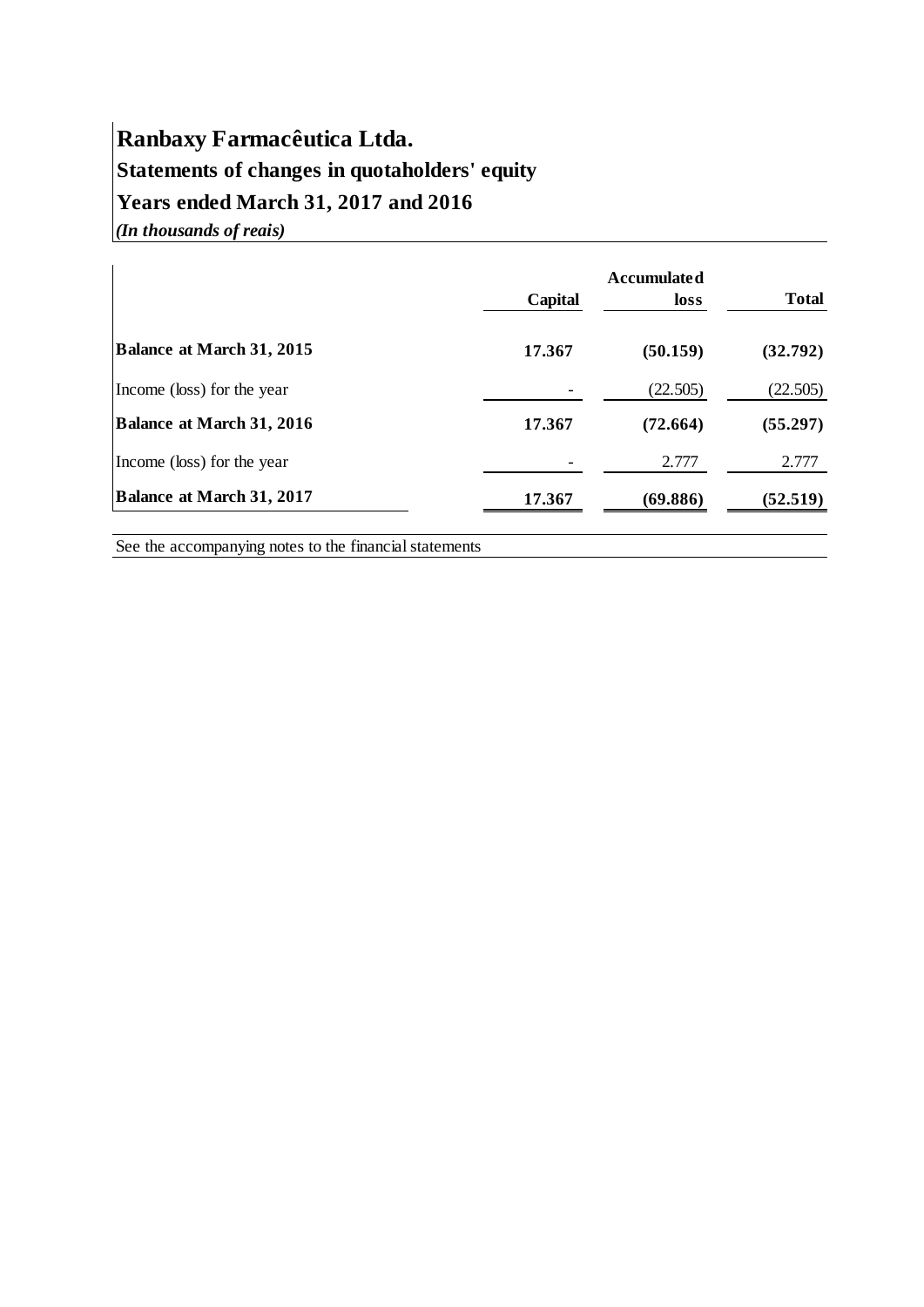# **Ranbaxy Farmacêutica Ltda. Statement of cash flows – Indirect method**

**Years ended March 31, 2017 and 2016**

*(In thousands of reais)*

|                                                        | <b>Note</b> | 31/03/2017 | 31/03/2016 |
|--------------------------------------------------------|-------------|------------|------------|
| Cash flows from operating activities                   |             |            |            |
| Income (loss) before taxe                              |             | 2,777      | (22,505)   |
| Adjustments due to:                                    |             |            |            |
| Depreciation                                           | 8           | 1,668      | 1,417      |
| Amortization                                           |             | 0,109      | 0,142      |
| Loss due to depreciation of assets                     |             |            | 0,034      |
| Provisions for contingencies                           |             | 2,067      | 1,405      |
| Allowance for doubtful accounts                        |             | 0,124      | 0,003      |
| Provision for inventory losses                         |             | 0,948      | 0,239      |
| Other provisions                                       |             | (3,268)    | 0,695      |
| Unrealized exchange variations                         |             | (7,060)    | 4,922      |
| Intercompany discounts - unrealized                    |             | (0,106)    | (0,341)    |
| Income (loss) in the write-off of fixed assets         |             | 0,067      | 0,068      |
|                                                        |             | (2, 673)   | (13,920)   |
| (Increase) decrease in assets and liabilities          |             |            |            |
| Other investments                                      |             | 1,275      | 4,115      |
| Trade accounts receivable                              |             | (3,238)    | (0,064)    |
| Inventories                                            |             | (2,241)    | 3,273      |
| Current tax assets                                     |             | 1,275      | 0,310      |
| Other accounts receivable                              |             | (0,024)    | 0,325      |
| Judicial deposits                                      |             | 0,000      | 0,210      |
| Taxes and contributions payable                        |             | 0,334      | 0,082      |
| Salaries and social security charges                   |             | 0,034      | (0,193)    |
| Suppliers                                              |             | 5,510      | 3,344      |
| Payment of tax contingencies                           |             | 1,964      | 1,977      |
| Other accounts payable                                 |             | 0,040      | 2,637      |
|                                                        |             | 4,931      | 16,017     |
|                                                        |             | 2,258      | 2,097      |
| Interest paid on loans                                 | 18          | (2,377)    | (1,817)    |
| <b>Cash from operations</b>                            |             | (0,120)    | 0,280      |
| Income and social contribution taxes paid in the year  |             | (0,093)    |            |
| Net cash from operating activities                     |             | (0,213)    | 0,280      |
|                                                        |             |            |            |
| Cash flows from investment and financing activities    |             |            |            |
| Acquisition of fixed assets                            | 8           | (0,237)    | (0,492)    |
| Acquisition of intangible assets                       |             |            | (0,135)    |
| Net cash used in financing activities                  |             | (0,237)    | (0,627)    |
| Decrease in cash and cash equivalents                  |             | (0, 449)   | (0, 347)   |
| Statement of decrease in cash and cash equivalents     |             |            |            |
| At the beginning of the year                           | 4           | 2,688      | 3,035      |
| At the end of the year                                 | 4           | 2,239      | 2,688      |
|                                                        |             | (0, 449)   | (0, 347)   |
| See the accompanying notes to the financial statements |             |            |            |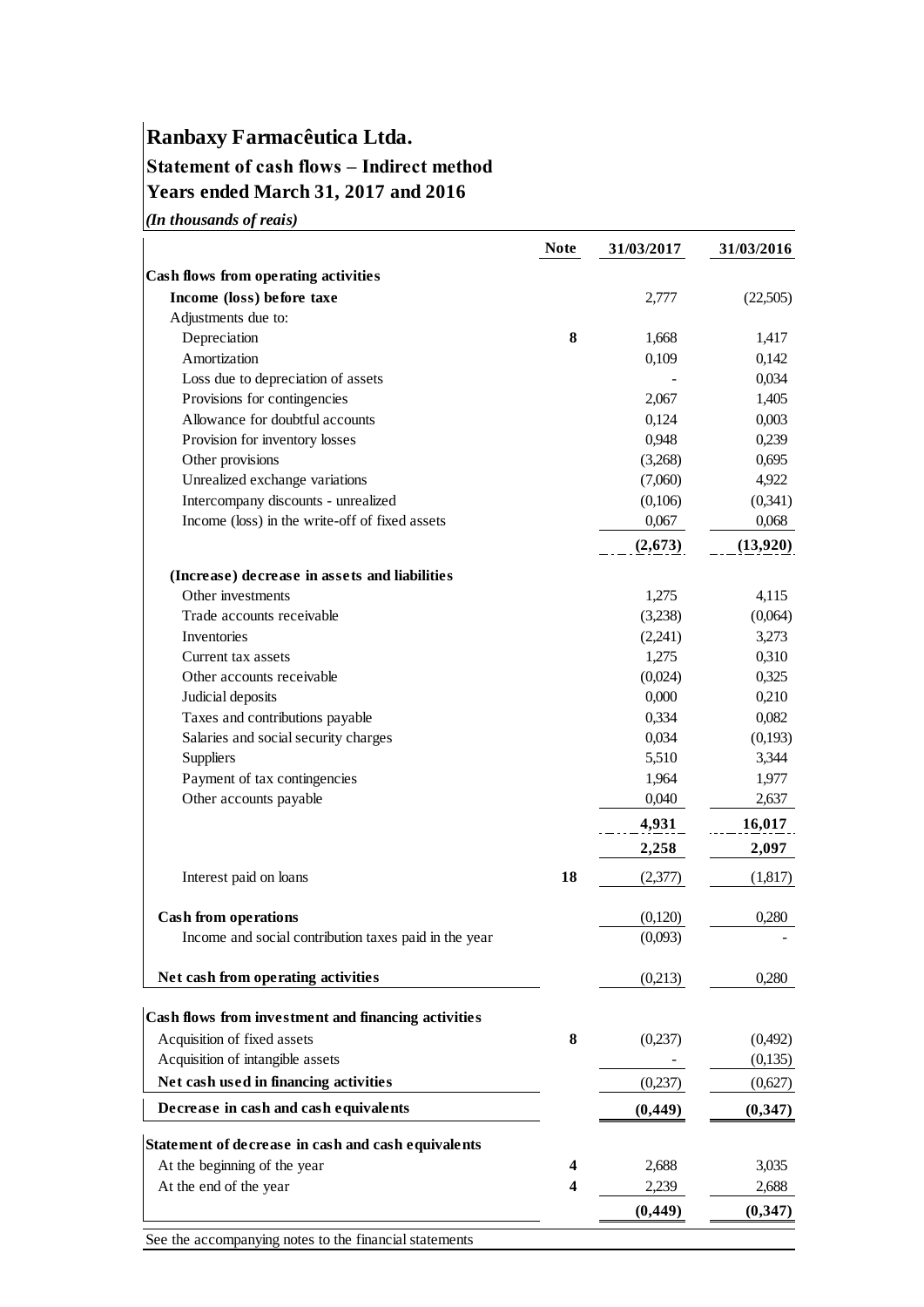

# **Notes to the financial statements**

*(In thousands of reais)*

## **1 -** *Operations*

Ranbaxy Farmacêutica Ltda., established on October 27, 1993 with tax domicile in Rio de Janeiro State, is mainly engaged in manufacturing and importing allopathic medicine for human use, as well as distributing and selling pharmaceutical products.

The Company's administration is located at Alameda Tocantins, 125, 11th floor, room 1,101 Alphaville, Barueri, São Paulo State, duly registered with JUCESP and operating as administrative office.

## **1.1 -** *Administration plan for 2016 and 2017*

Balance sheet for the year ended March 31, 2017 presents quotaholders' deficit of R\$ 52,519.

Management understands that values will be reversed in coming years, considering the change in adopted commercial strategy; until now, continued increase in sales was considered without taking into account head plant's production capacity, generating sale losses and resulting in space in sales points.

We have created a channel of direct communication with production, through which production plan for the following three months are discussed with participation of the commercial area; this will probably result in increased sales.

Another important issue is related to authorization for medicines, as they are in the process of being approved by the Health regulatory agency. Studies show that with these approvals, we will create a new trading channel and the Company will reverse accumulated losses in coming years.

#### **2 -** *Presentation of financial statements*

Financial statements have been prepared in accordance with accounting practices adopted in Brazil and its issuance was authorized by the Executive Board on May 8, 2017.

The Company adopts Law No. 6.404/76, as its amendments introduce by Law No. 11.638/07, which modified, revoked and introduced new provisions to the Corporate Law.

Said law had the purpose of updating the Brazilian corporate law to allow a process of convergence of Brazilian accounting practices to those of International Financial Reporting Standards (IFRS/IAS).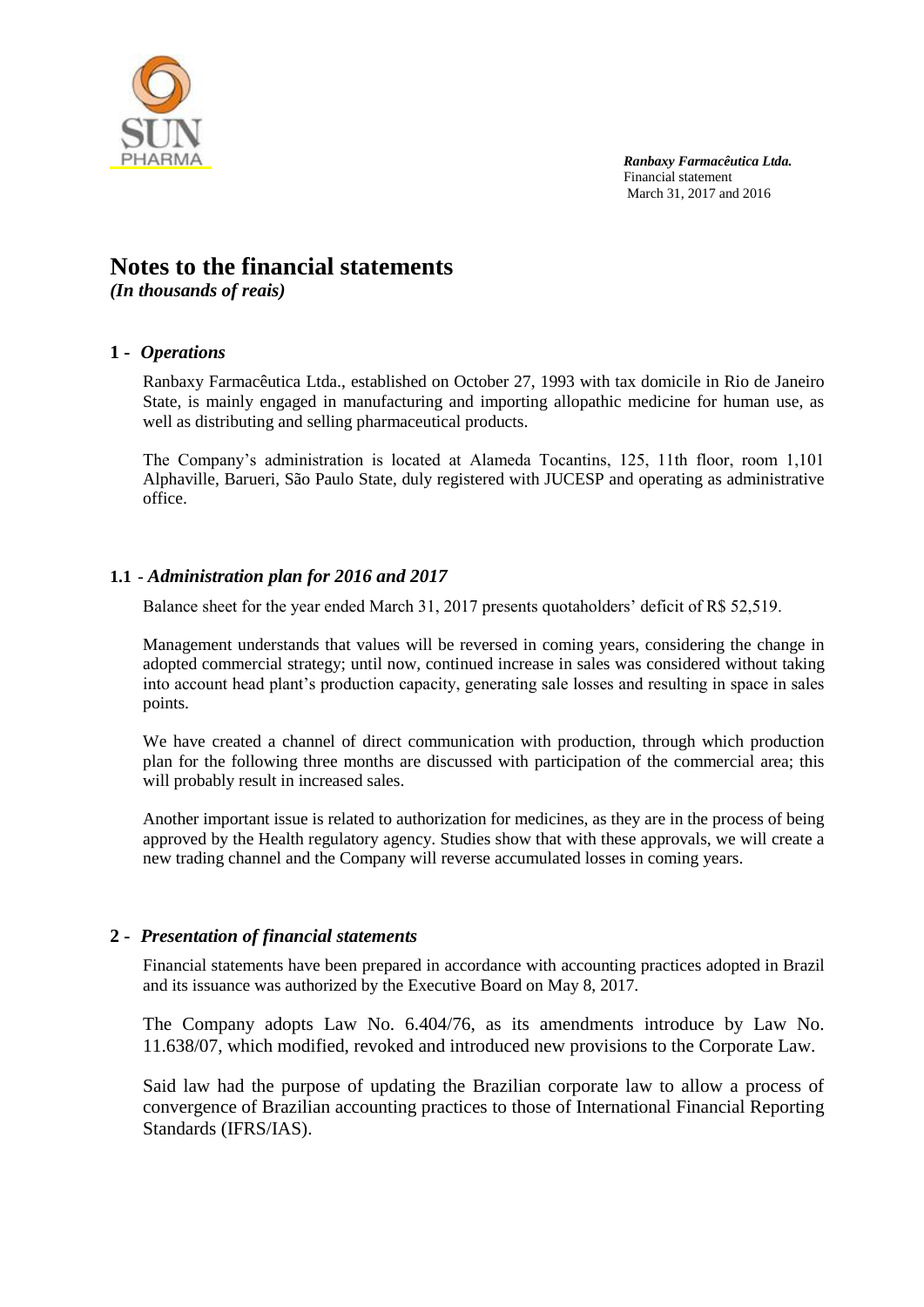

# **2.1** *Functional and presentation currency*

The financial statements are being presented in Brazilian Real, functional currency of the Company. All financial information presented in Brazilian Reais has been rounded to the nearest value, except otherwise indicated.

## **2.2** *Use of estimates and judgments*

The preparation of financial statements according to accounting practices adopted in Brazil requires Management to make judgments, estimates and assumptions that affect the application of accounting policies and the reported amounts of assets, liabilities, income and expenses. Actual results may differ from these estimates.

Estimates and assumptions are reviewed in a continuous manner. Reviews in relation to accounting estimates are recognized in the period in which the estimates are reviewed and in any future periods affected.

Information on assumptions and estimates that pose a high risk of resulting in a material adjustment within the next years are included in the following notes:

Note 7 – Estimated losses for allowance for doubtful accounts

Note 8 - Adjustment for obsolescence of inventories

Note 10 - Review of useful life of property, plant and equipment

Note 14 – Provision for contingencies

# *3 Summary of significant accounting practices*

#### *a. Statement of operations*

The income from the company's operations are calculated on the accrual basis.

Operating income from sale of products, as well as costs and expenses, are recognized in income upon realization, that is, when there is convincing evidence that most significant risks and benefits inherent to ownership have been transferred to the buyer.

#### **a. Cash and cash equivalents**

Cash and cash equivalents include cash, bank current accounts, and highly-liquid financial investments. Financial investments are recorded at cost plus yearly yield, as duly regulated by the Brazilian Central Bank.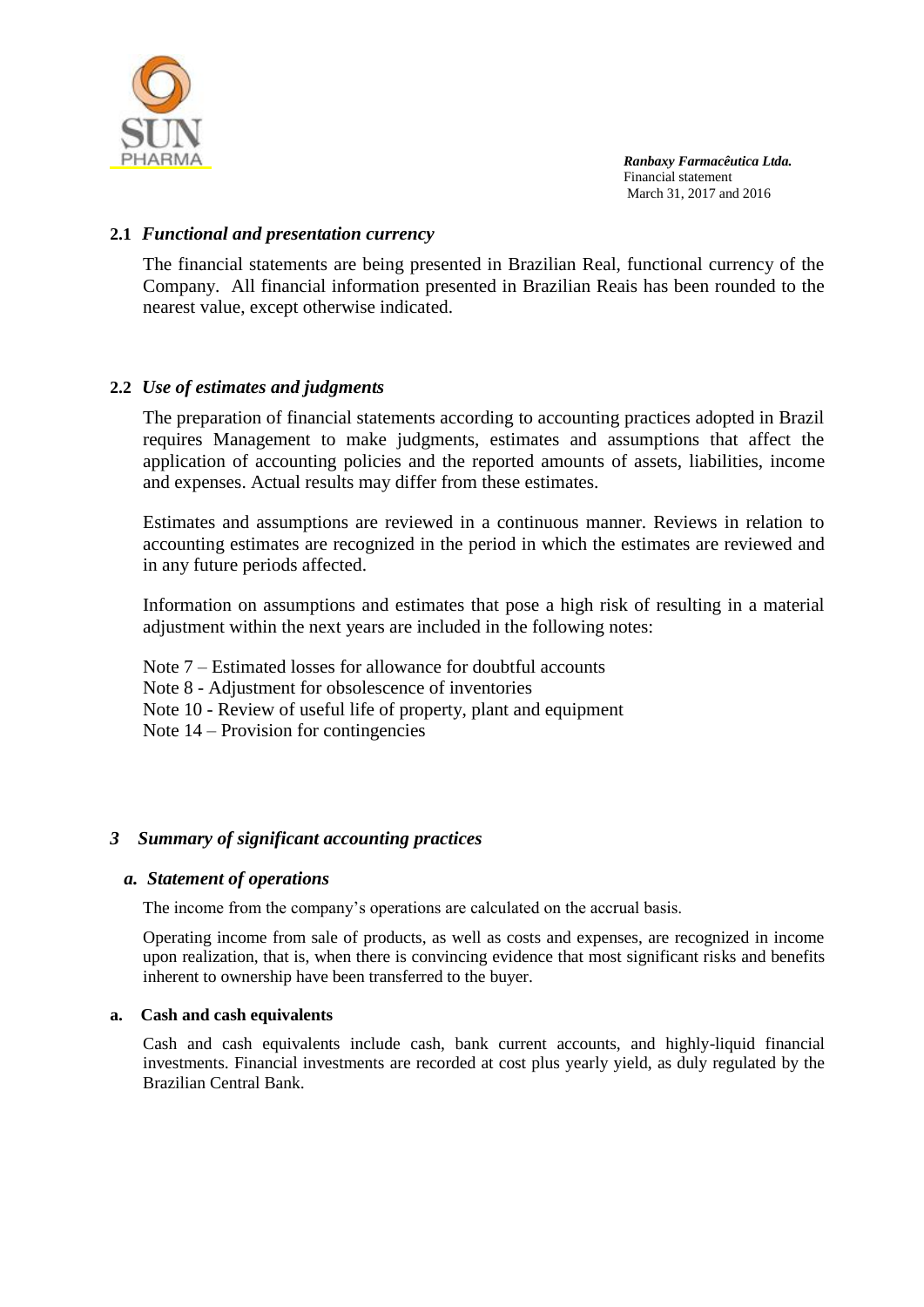

#### **b. Trade accounts receivable**

Trade accounts receivable are recorded at the amount billed, and include the respective direct taxes for which the Company is responsible, less the taxes withheld, which are considered tax credits.

The estimated losses for doubtful accounts was calculated at an amount considered adequate by the management to cover any losses arising on collection of accounts receivable, expired for more than 12 months and or when receivables are uncollectible.

As provided for in CPC 12. adjustment to present value was not recorded since it has no material effect in the financial statements.

#### **c. Inventories**

Inventory is shown based on the historical cost of acquisition and production, increased by expenditures related to transportation, storage and non-recoverable taxes. In case of industrialized, in progress and finished products, inventory includes general manufacturing expenditures based on the normal capacity of production. Cost is calculated under the moving weighted average cost method. The amounts of recorded inventories do not exceed the net realizable value. The net realizable value, which corresponds to the sales price estimated for the normal course of the businesses, less estimated execution costs and those selling expenses.

#### **d. Fixed assets**

#### **Property, plant and equipment**

Property, plant and equipment items are stated at historical acquisition or construction cost, net of accumulated depreciation and impairment losses, if applicable.

The cost includes expenditures that are directly attributable to the acquisition of assets. The cost of assets built by the Company includes materials and direct labor, as well as any other costs attributable to bringing the assets to the location and condition requires for them to operate in the manner intended by management, costs for dismantling and restoration of the site where they are located.

Leasehold improvements are amortized according to the respective lease term.

Gains and losses on disposal of a property, plant and equipment item are determined by comparing the proceeds from disposal with the book value of Property, plant and equipment and are recognized net within "Other income" in the income (loss).

Other expenditures are capitalized only when there is an increase in the future economic benefits to the item of property, plant and equipment. All other expenditures are recognized in the income (loss) as an expense when incurred.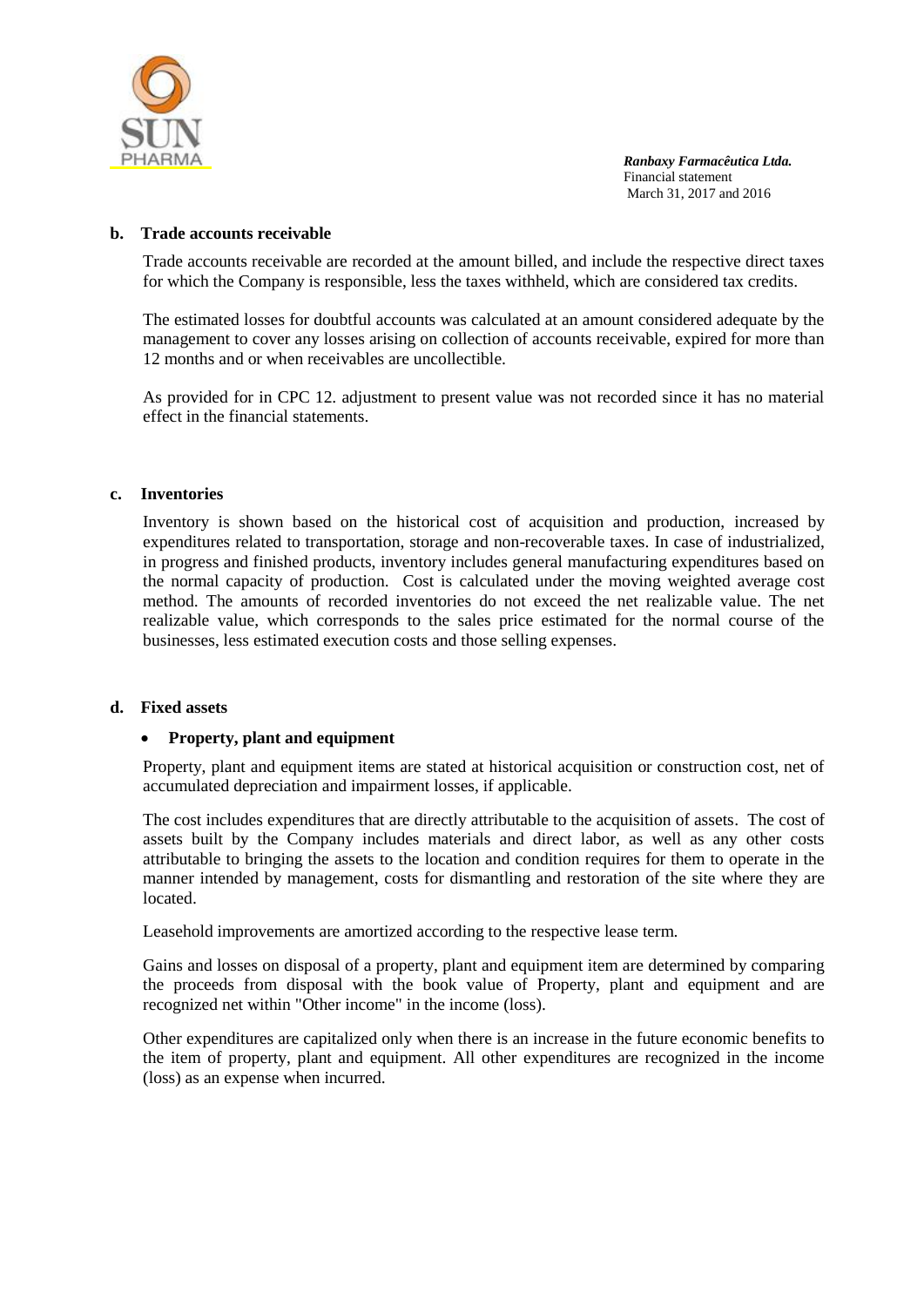

#### **Depreciation**

Depreciation is calculated over the depreciable amount, which is the cost of an asset, or other amount substituted for cost, less its residual value.

Depreciation is recognized to profit or loss on a straight-line basis over the estimated useful lives of each component of an item of property, plant and equipment, since this method best reflects the standard of usage of the future economic benefits incorporated to the asset. Land is not depreciated.

Estimated useful lives are as follows:

|                         | <b>Years</b> |
|-------------------------|--------------|
| Machinery and equipment | 10           |
| Furniture and fixtures  | 10           |
| IT equipment            |              |
| Vehicles                |              |
| Leasehold improvements  |              |

Depreciation methods were reviewed and new rates will be adopted. Closing of financial year and possible adjustments are recognized as changes in accounting estimates.

#### **Intangible assets**

It is assessed at cost, less accumulated amortization and impairment losses, if applicable.

The Company's intangible assets are comprised of software with defined useful lives. Amortization is recorded in the statement of operations for the year under caption "Depreciation and amortization".

The estimated useful life for the current year and comparative are presented below: Years

Software 10

#### **Asset impairment**

In accordance with Section 27, NBC TG 1000 – Accounting for Small and Medium-Sized Enterprises.

Aims at ensuring that assets are not stated at a value above that likely to be recovered over time by use in an entity's operations or by means of a possible sale. The Company conducted impairment tests on all its assets and determined depreciation losses.

#### **e. Current and non-current liabilities**

Current and non-current liabilities are stated at known or calculable amounts, plus, when applicable, the corresponding charges and monetary and/or exchange variations incurred through the balance sheet date.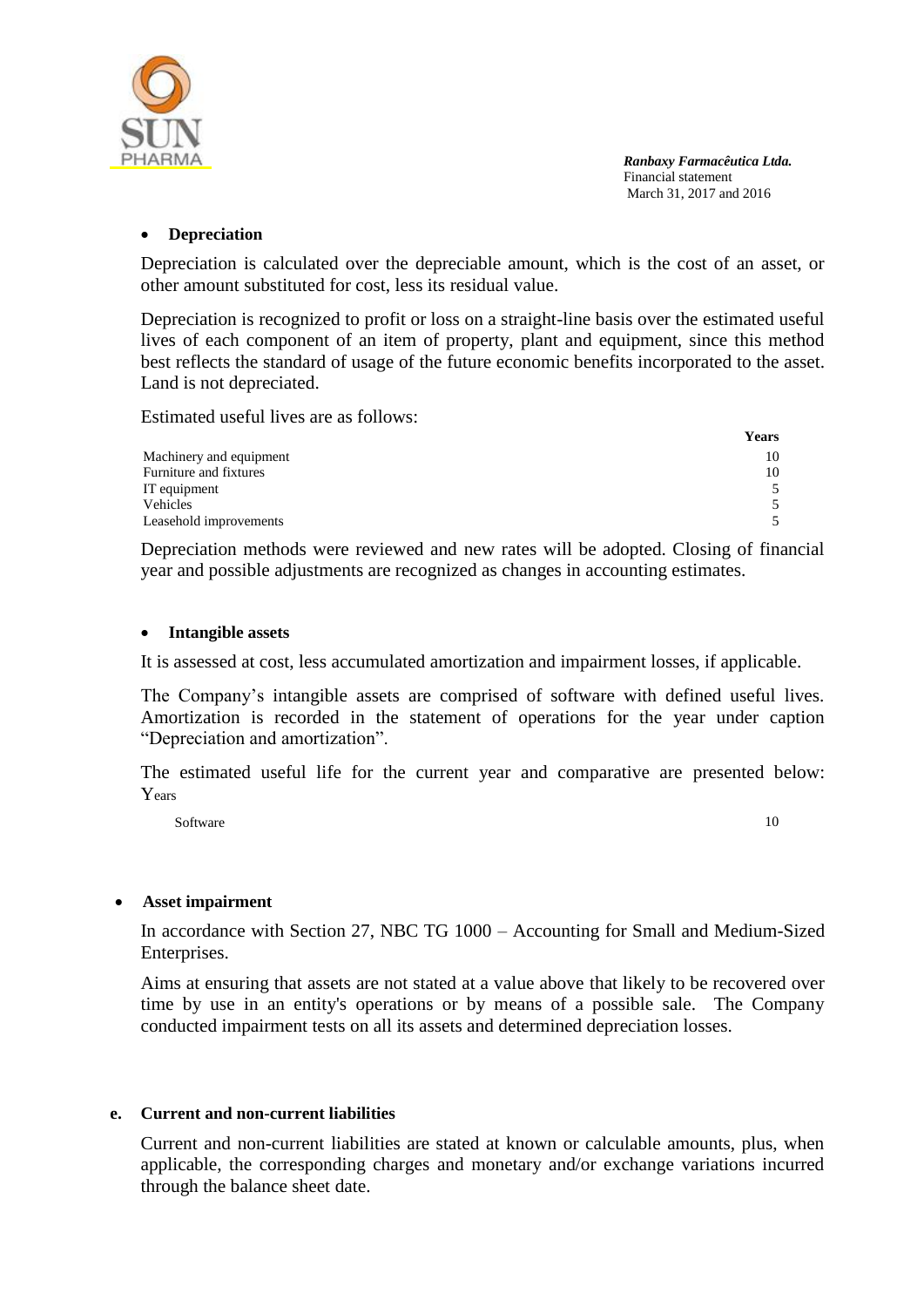

#### **f. Short-term employee benefits**

Obligations for short-term employee benefits are measured on a non-discounted basis and incurred as expenses as the related service is rendered.

The provision for payment of bonus on individual performance was formed and the liability is recognized at the amount expected to be paid under the cash bonus plans or short-term profit sharing if the Company has a legal or constructive obligation to pay this amount as a result of prior service rendered by the employee, and the obligation can be reliably estimated.

#### **g. Loans and financing**

Financial charges and monetary variations on borrowings are accounted for on the accrual basis in accordance with the terms of the agreements. Borrowings mainly comprise agreements entered into to enable an expansion of the production capacity, modernization and fulfillment of working capital needs.

#### **h. Provisions**

A provision is recognized in the balance sheet when the Company has a constructive obligation as a result of a past event, and it is probable that an outflow of economic benefits will be required to settle the obligation. Provisions are recorded considering the best estimates of the risk involved.

#### **i. Income and social contribution taxes**

The income and social contribution taxes, both current and deferred, are calculated based on the rates of 15% plus a surcharge of 10% on taxable income in excess of R\$ 240 for income tax and 9% on taxable income for social contribution on net income, and consider the offsetting of tax losses and negative basis of social contribution, limited to 30% of the taxable income.

Current taxes are the taxes payable or receivable on the taxable income or loss for the year, at tax rates enacted or substantively enacted on the reporting date, and any adjustments to taxes payable in relation to prior years.

Deferred tax assets and liabilities are offset when there is a legal enforceable right to set off current tax assets and liabilities, and the latter relate to income taxes levied by the same tax authority on the same taxable entity.

Deferred income and social contribution tax assets are reviewed at each reporting date and reduced when their realization is no longer probable.

The Company did not record deferred income and social contribution taxes in the year.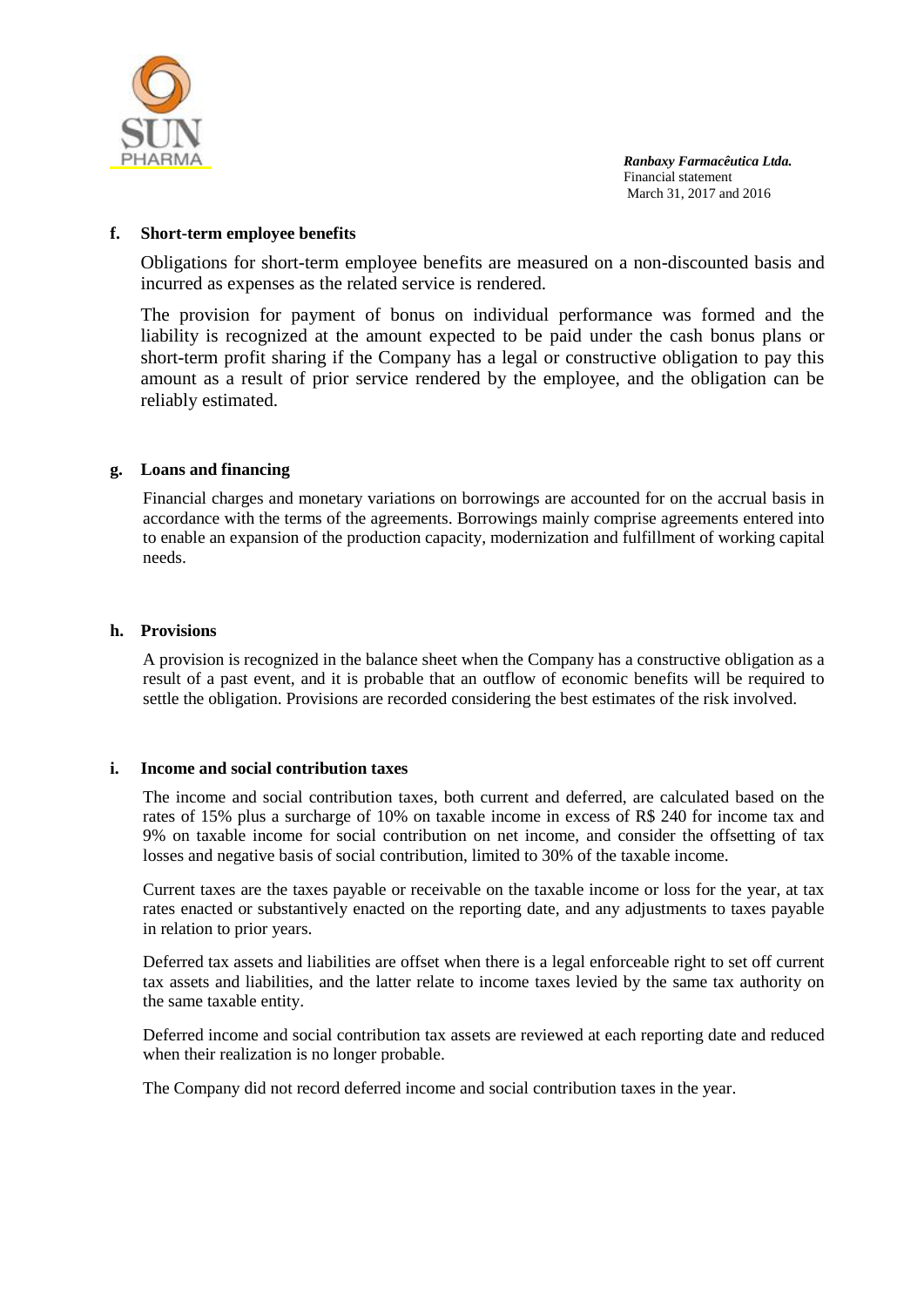

 **2017 2016**

#### **j. Financial instruments**

Financial instruments are recognized only as from the date the Company become a party to the contractual provisions of the financial instruments. When recognized, they are initially recorded at its fair value plus any transaction costs directly attributed to its acquisition or contracting. As of March 31, 2017, book value of the Company's financial instruments, represented mainly by cash and cash equivalents, trade accounts receivable, trade accounts payable and loans raised with financial institutions and related companies, are equivalent to their market values. The Company does not enter into index exchange transactions (SWAP) or transactions involving Risk Derivatives. Other Assets and Liabilities

An asset is recognized in the balance sheet when it is likely that its future economic benefits will be created in favor of the Company, and cost or value can be safely measured.

Current and non-current liabilities are stated at known or calculable amounts, plus, when applicable, the corresponding charges and monetary variations incurred through the balance sheet date.

Provisions are recorded considering the best estimates of the risk involved. Therefore, financial statements include many estimates that consider objective and subjective factors based on Management's judgment to determine amounts to be recorded. The settlement of transactions involving these estimates may result in significantly different amounts described in the financial statements due to the lack of precision inherent to the process of their determination, for this reason the Management periodically reviews such estimates and assumptions.

Estimates and assumptions are used when determining useful lives of fixed assets, when forming a provision for a possible risk of non-realization of accounts receivables, and when analyzing other risks for determining other provisions, including contingent liabilities and similar items, and when evaluating financial instruments and other assets and liabilities as of the balance sheet date.

Realizable rights and maturing obligations are classified as Current assets their realization or settlement occurs in the 12 months subsequent to financial statements presentation date. Otherwise, they will be stated as non-current.

| <b>Total</b>                   | 2.546          | 6.211 |
|--------------------------------|----------------|-------|
| Interest earning bank deposits | 307            | 3,524 |
| <b>Banks</b>                   | 2,236          | 2,686 |
| Cash                           |                |       |
|                                | $\overline{u}$ | 2010  |

#### *4 Cash and cash equivalents*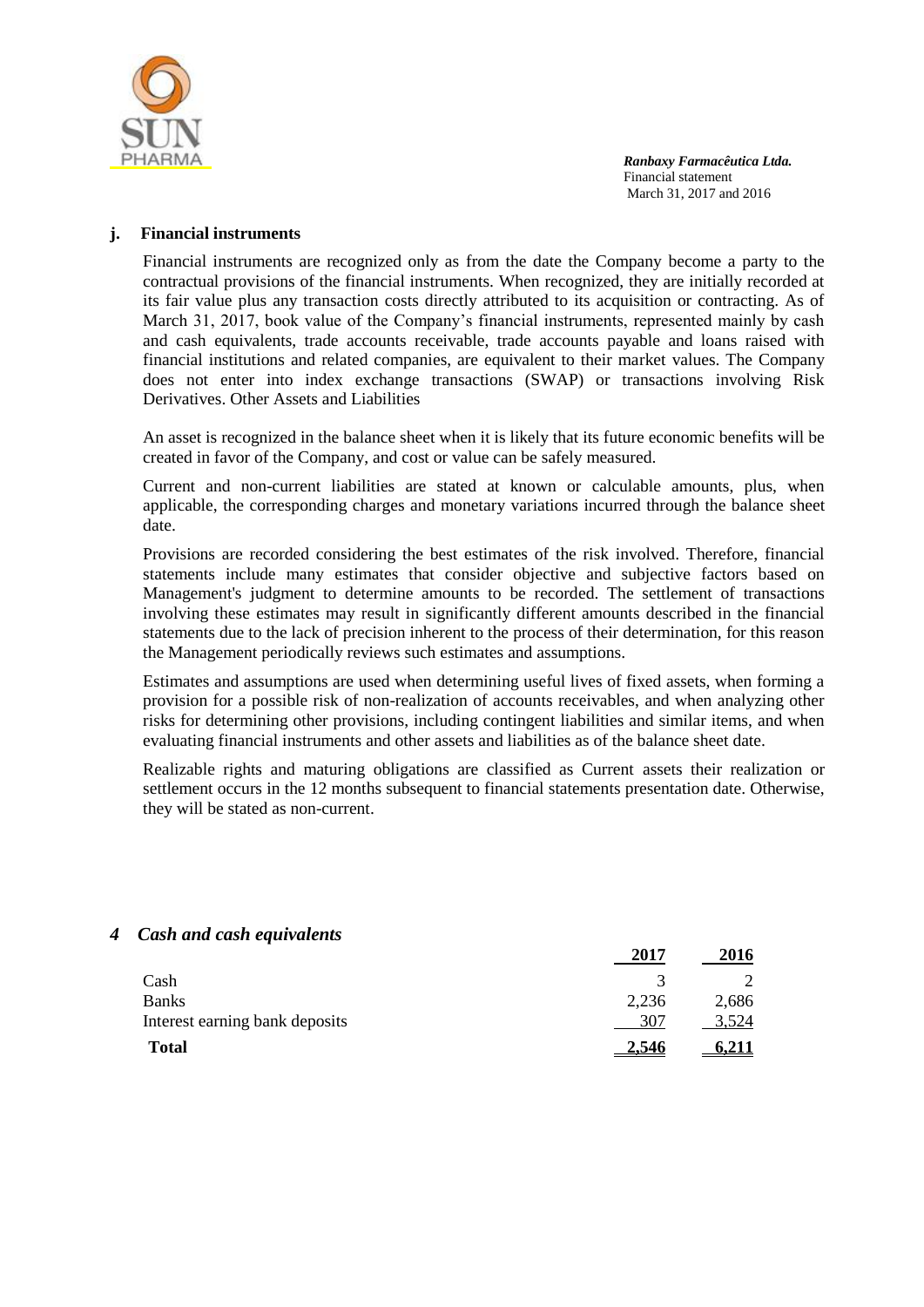

### *5 Trade accounts receivable*

|                                      | 2017          | 2016    |
|--------------------------------------|---------------|---------|
| Accounts receivable                  | 27.421        | 20.964  |
| (-) Allowance for doubtful accounts  | (3.648)       | (3,524) |
| (-) Provision for income recognition | (4.724)       | (1,851) |
| (-) Provision for returns            | 448.          | 224     |
| <b>Total</b>                         | <u>18,602</u> | 15.365  |

As of March 31, 2017, the total gross value of the Company's trade notes receivable was distributed over the following maturities:

| <b>Falling due - in days:</b> |                 |                      | R\$   |        |
|-------------------------------|-----------------|----------------------|-------|--------|
| up to 30 days                 |                 |                      | 5,545 |        |
| $31 - 60$                     |                 |                      | 7,898 |        |
| $61 - 90$                     |                 |                      | 7,907 |        |
| >91                           |                 |                      | 2,375 |        |
|                               | <b>Subtotal</b> |                      |       | 23,725 |
| Overdue - in days:            |                 |                      |       |        |
| up to $30$                    |                 |                      | 16    |        |
| up to $60$                    |                 |                      | 33    |        |
| up to $90$                    |                 |                      |       |        |
| up to $180$                   |                 |                      | 65    |        |
| up to $365$                   |                 |                      | 35    |        |
| >365                          |                 |                      | 3,547 |        |
|                               | <b>Subtotal</b> |                      |       | 3,696  |
|                               |                 | <b>Overall total</b> |       | 27,421 |

#### *6 Inventories*

|                                         | 2017    | 2016    |
|-----------------------------------------|---------|---------|
| Products for resale                     | 10,776  | 12,118  |
| Adjustment for income recognition -Cogs | 1,572   | 828     |
| Raw materials                           |         | 13      |
| Packaging material                      | 11      | 11      |
| Goods in Transit – Goods                | 8,868   | 5,608   |
| Import duties                           | 253     | 35      |
| <b>Custom Brokers</b>                   | 207     | 17      |
| Other                                   | 6       |         |
| (-) Adj. Net Realization Vl             | (14)    | (95)    |
| (-) Adj. Recov. Vl Obsolete inventories | (2.669) | (1,766) |
| <b>Total</b>                            | 9.010   | 16.770  |

Balances of accounts above-identified as (b) – expired inventories, inventories to expire in the following six months, and inventories without movement for more than one year. Management adjusted balances and is awaiting Regulatory Agency's authorization to burn these inventories.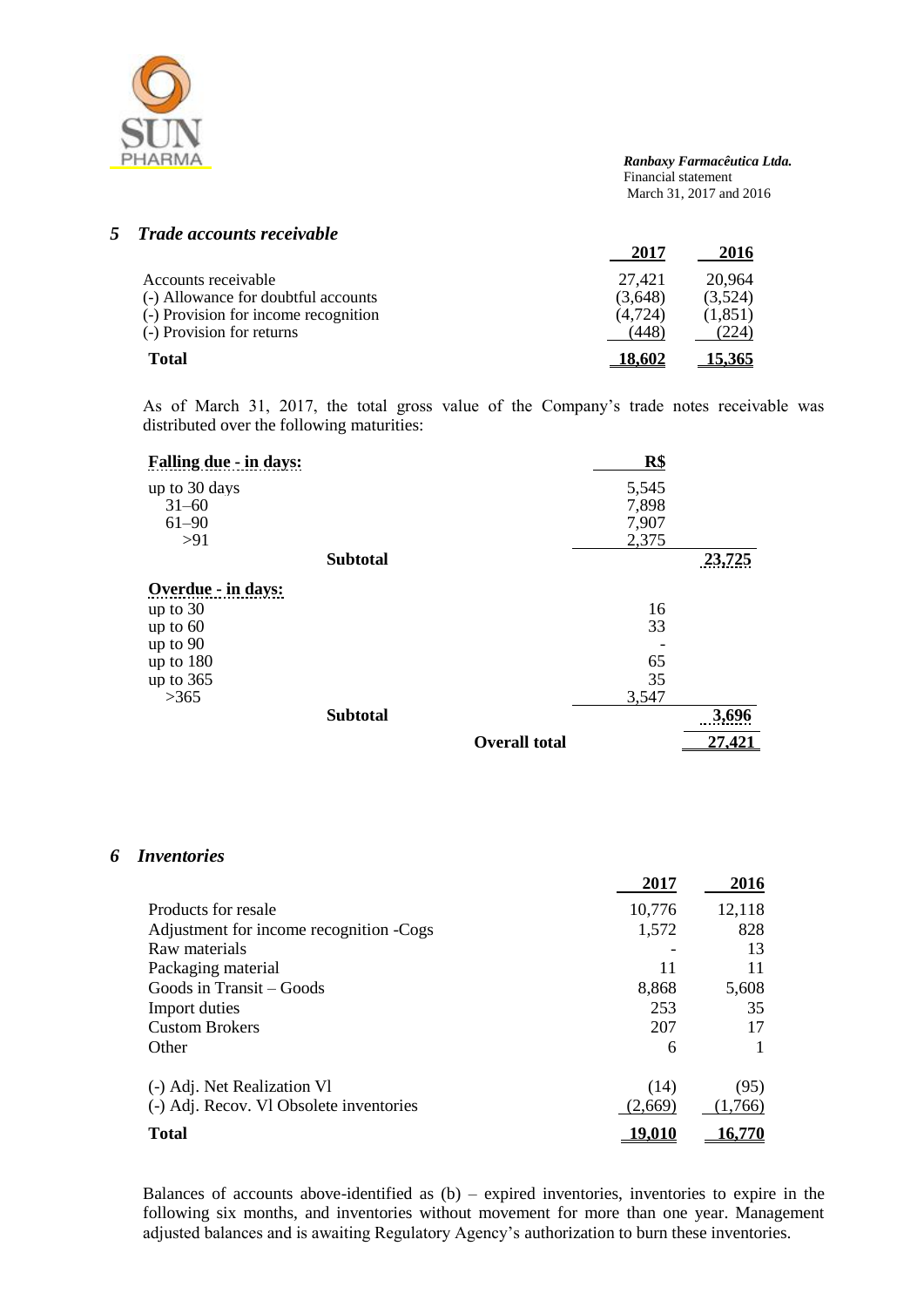

# **7** *Current tax assets*

|                                                 | 2017  | 2016  |
|-------------------------------------------------|-------|-------|
| PIS recoverable                                 |       |       |
| <b>ICMS</b> recoverable                         |       | 1,350 |
| ICMS (State Value-added Tax) – Tax substitution | 18    | 18    |
| ICMS on property, plant and equipment           | 51    | 41    |
| <b>IRPJ</b> recoverable                         | 1,703 | 1,438 |
| Social contribution recoverable                 | 287   | 277   |
| IRF recoverable                                 | 361   | 572   |
|                                                 | 2,42  |       |

Amounts recorded as Corporate Income and Social Contribution Taxes on Net Income refer to advances made to Federal Revenue Service and are contemplated in the annual adjustment return.

Regarding ICMS, Rio de Janeiro granted a tax benefit in early 2015, namely, decrease in the ICMS calculation base, thus allowing the total offsetting of the tax credit in 2016.

## *8 Property, plant and equipment*

|                                                                          | <b>Machinery</b><br>and<br>equipment | <b>Furniture</b><br>and fixtures | <b>Vehicles</b> | <b>Total</b>   |
|--------------------------------------------------------------------------|--------------------------------------|----------------------------------|-----------------|----------------|
| Cost                                                                     |                                      |                                  |                 |                |
| Balance at March 31, 2016                                                | 6,255                                | 6,202                            | 1,560           | 14,017         |
| Additions                                                                | 237                                  |                                  |                 | 237            |
| Sales and write-offs<br>Transfers                                        | (162)                                |                                  | (70)            | (232)          |
| Balance at March 31, 2017                                                | 6,330                                | 6,202                            | 1,490           | 14,022         |
| <b>Depreciation</b><br>Balance at March 31, 2016                         |                                      |                                  |                 |                |
|                                                                          | (4,343)                              | (3,176)                          | (1,160)         | (8,679)        |
| <b>Additions</b><br>Sales and write-offs                                 | (412)<br>94                          | (1,153)                          | (102)<br>58     | (1,667)<br>152 |
| Balance at March 31, 2017                                                | (4,661)                              | (4, 329)                         | (1,204)         | (10, 194)      |
| <b>Losses due to depreciation of assets</b><br>Balance at March 31, 2016 | (21)                                 | (13)                             |                 | (34)           |
| Additions<br>Sales and write-offs                                        |                                      |                                  |                 |                |
| Balance at March 31, 2017                                                | (21)                                 | (13)                             |                 | (34)           |
| Property, plant and equipment, net - March 31,<br>2016                   | 1,891                                | 3,013                            | 400             | 5,304          |
| Property, plant and equipment, net - March 31,<br>2017                   | 1,648                                | 1,860                            | 286             | 3,794          |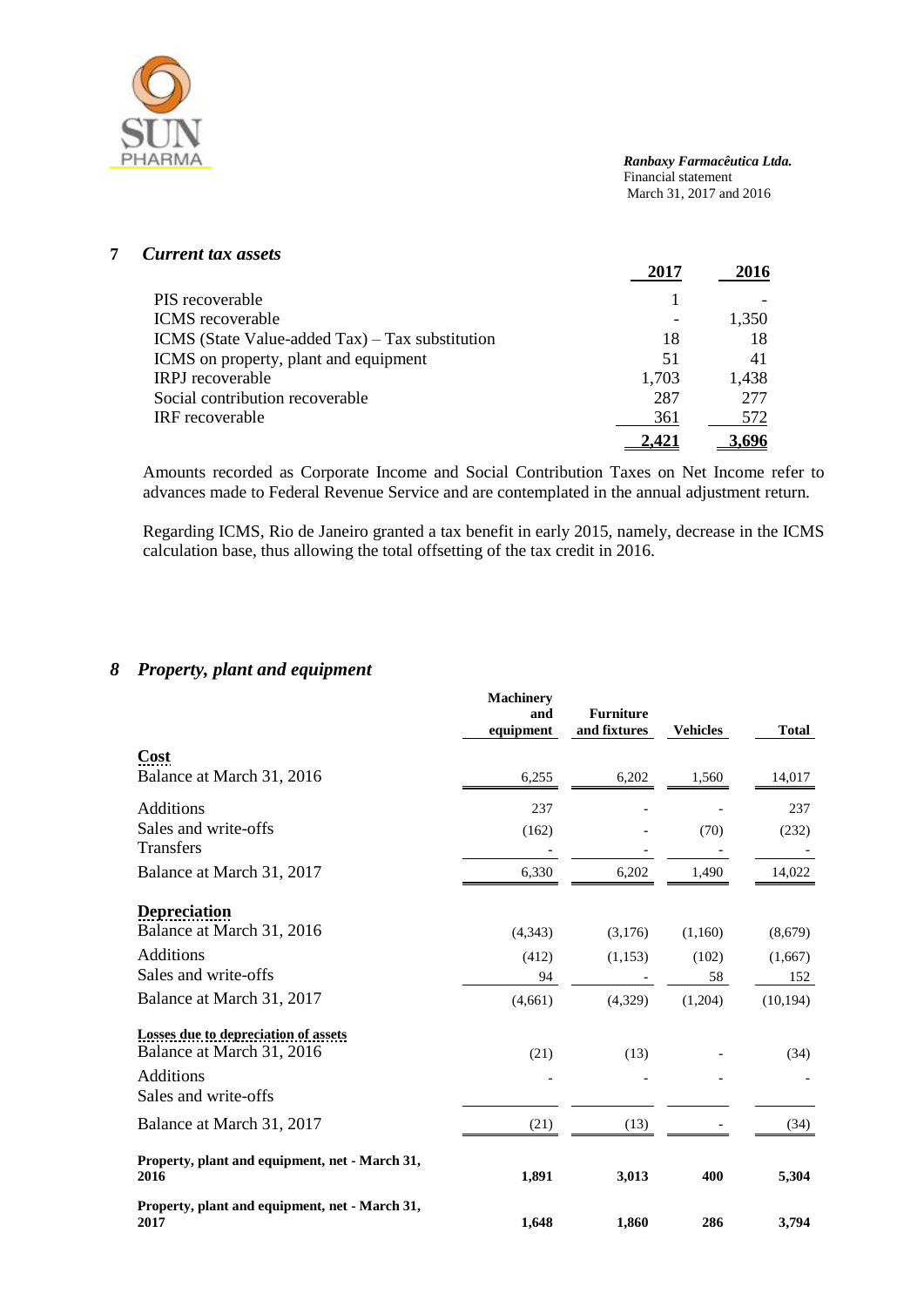

# *9 Suppliers*

|                                       | 2017   | 2016   |
|---------------------------------------|--------|--------|
| Related parties - foreigners          | 17.822 | 15.572 |
| Imports in progress – related parties | 8.868  | 5,608  |
| Total                                 | 26,690 | 21,180 |

The Company's exposure to currency and credit risks related to suppliers and other accounts payable are disclosed in note 22.

# *10 Loans and financing*

|                        |                        |         |               | 2017          |                | 2016          |
|------------------------|------------------------|---------|---------------|---------------|----------------|---------------|
|                        | <b>Maturity</b>        | Charges | Current       | Non-          | <b>Current</b> | Non-          |
| <b>Related parties</b> |                        |         |               | current       |                | current       |
| Ranbaxy Netherlands    | $12/01/2016$ 2.5% p.a. |         | 16.237        | 47.526        | 18.190         | 53,384        |
|                        |                        |         | <u>16,237</u> | <u>47,526</u> | <u>18,190</u>  | <u>53,384</u> |

Loans amounting to US5,000 and US15,000 will mature on August 30, 2017 and January 10, 2019, with payment of half-annual interest calculated with spread of 2.50% p.a. + Libor 6 months, with no contract guarantees.

#### *11 Social charges*

|                                                 | 2017  | 2016  |
|-------------------------------------------------|-------|-------|
| INSS payable on payroll                         | 143   | 84    |
| Withholding INSS (Social security contribution) | 6     | 7     |
| FGTS on payroll                                 | 34    | 90    |
| PIS payable on billing                          | 25    | 30    |
| COFINS payable on billing                       | 120   | 144   |
| Withholding PIS/COFINS/CSLL                     | 20    | 20    |
| <b>Subtotal</b>                                 | 346   | 375   |
| <b>Taxes and contributions payable</b>          |       |       |
|                                                 | 2017  | 2016  |
| Withholding income tax (IRRF)                   | 75    | 67    |
| Withheld Service Tax                            | 3     | 3     |
| <b>ICMS</b> on sales                            | 236   |       |
| ICMS (State Value-added Tax) – Tax substitution | 327   | 442   |
| <b>ICMS</b> rate difference                     | 21    | 10    |
| ICMS on provision for destruction of goods      | 374   | 150   |
| Union contribution                              | 9     | 10    |
| <b>Subtotal</b>                                 | 1.045 | 682   |
| <b>Total</b>                                    | 1.391 | 1.057 |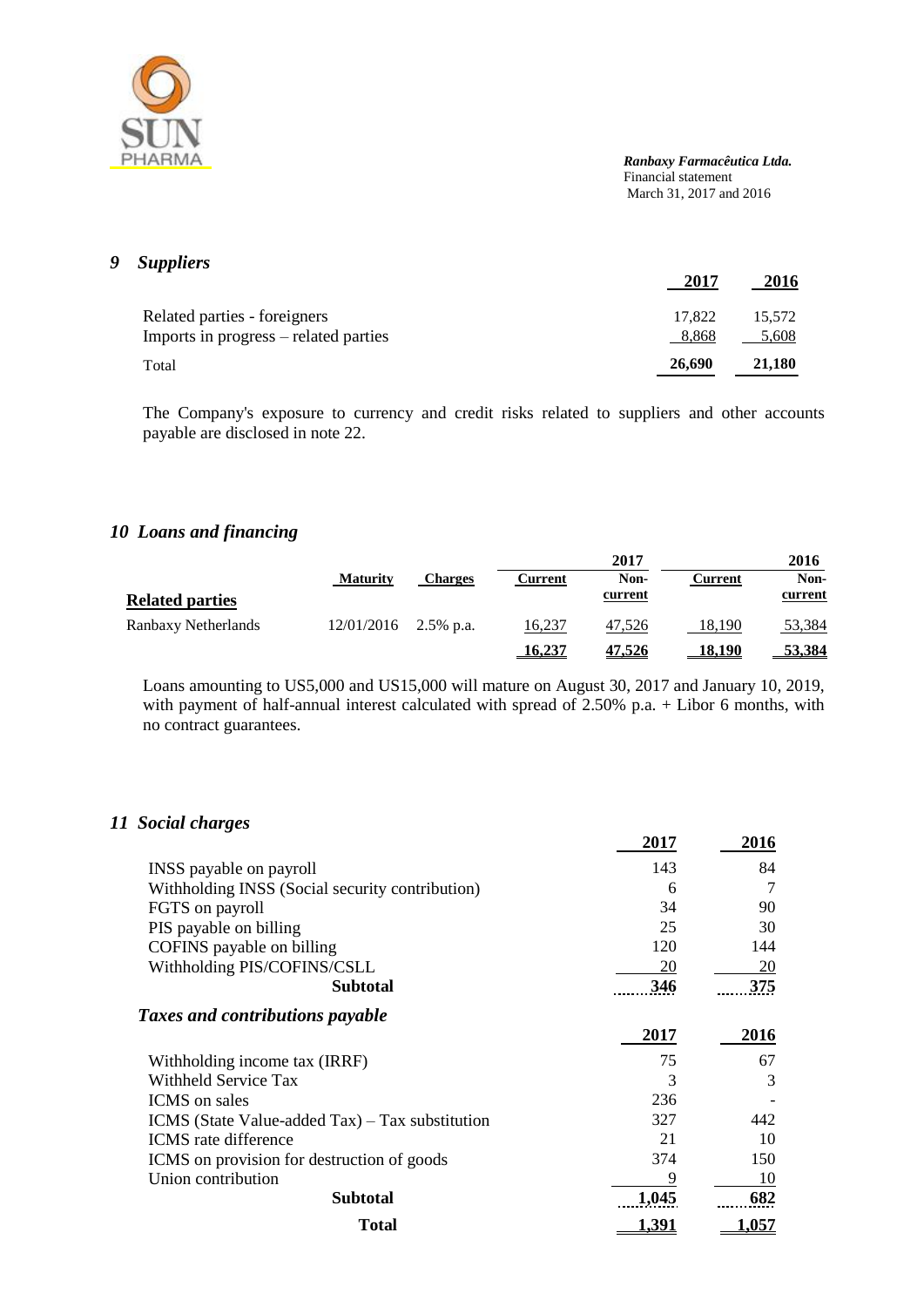

### *12 Other provisions*

|                                           | 2017 | 2016  |
|-------------------------------------------|------|-------|
| Sales commissions payable (a)             | 728  | 2,844 |
| Bonuses to employees payable              | 740  | 1,029 |
| Expenses with development of new products | 420  |       |
| Administrative services payable           | 320  | 232   |
| Fine on Supply Contract                   | 265  | 265   |
| Storage and freight expenses              | 384  | 352   |
| Replacement of logistics operations (b)   | 930  | 820   |
| <b>Total</b>                              |      |       |

- a) The Company uses autonomous Commercial Representatives that are contracted in accordance with Law no. 4,886 of December 9, 1965, and that are remunerated at fixed percentage on primary or secondary sales. In order to reduce labor claims, legal agreements were entered into in the civil area, according to which  $1/12 + 1/3$  of entire paid commission was paid. For this, provisions were made in 2016 in the amount of R\$ 2,231 million, duly paid during 2017.
- b) The Company uses the inventories of the largest distributors in the country to fulfill the delivery of goods originating from negotiations held with Independent Pharmacies and pharmacy chains with decentralized delivery, negotiations carried out by the sales force of Ranbaxy. As repayment to the distributors, the Company pays the value pertaining to the Logistic Operation, which ranges between 5% and 10% on the Outgoing Transactions.

Reimbursements are made through bonuses in goods and/or additional commercial discounts. The abovementioned value relates to the cost of logistic operations that are pending adjustments as of March 31, 2017.

#### *13 Contingencies*

The Company is party (defendant) to judicial and administrative proceedings in various courts and governmental agencies, arising from the normal course of operations, involving tax, labor, civil and other issues.

Based on information from its legal advisors, an analysis of the outstanding legal proceedings, and in respect of labor claims previous experience with regards to amounts claimed, management recorded provisions for amounts considered sufficient to cover probable losses from the current lawsuits, as follows:

|       |                  | 2017                       |            | 2016       |
|-------|------------------|----------------------------|------------|------------|
|       | <b>Provision</b> | <b>Judicial</b><br>deposit | <b>Net</b> | <b>Net</b> |
| Labor | 2,611            | 128                        | 2,483      | 2,060      |
| Civil | 805              | 554                        | 251        | 865        |
|       | 3,416            | 682                        | 2,734      | 2,925      |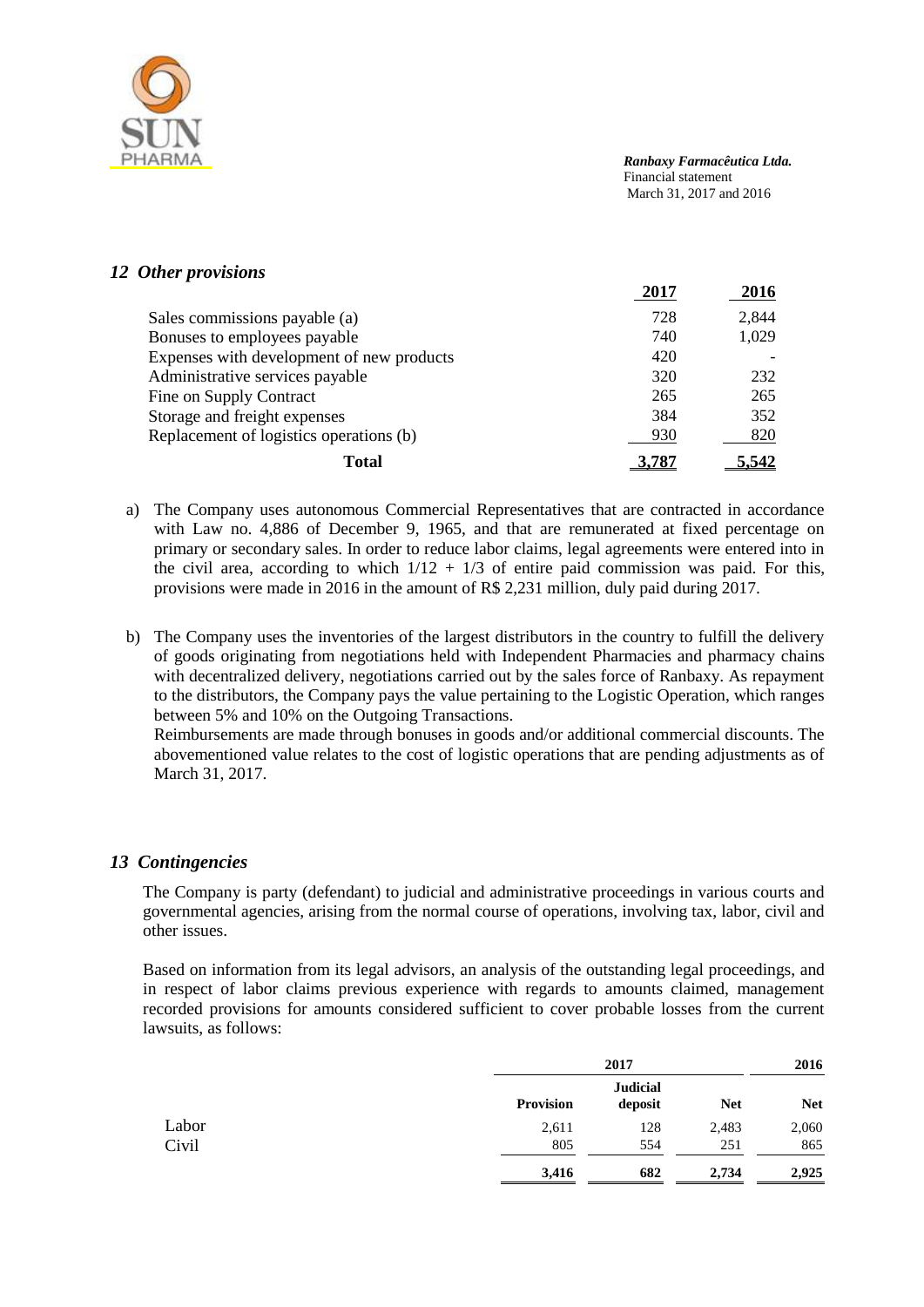

#### **Movement of proceedings in the period**

|       | 2016                                |                                 | 2017      |                 |                                       |  |
|-------|-------------------------------------|---------------------------------|-----------|-----------------|---------------------------------------|--|
|       | <b>Opening</b><br>balance.<br>Gross | <b>Addition to</b><br>provision | Write-off | <b>Judicial</b> | <b>Closing</b><br>depositbalance, Net |  |
| Labor | 2,299                               | 1,934                           | 1,622     | 128             | 2,483                                 |  |
| Civil | 1.014                               | 133                             | 342       | 554             | 251                                   |  |
|       | 3,313                               | 2,067                           | 1,964     | 682             | 2,734                                 |  |

There are other processes that have been assessed by the Company's legal advisors as being a possible risk in the amount of R\$ 17,137 (R\$ 14,380 in 2016), for which no provision has been recorded in view of the fact that the accounting practices adopted in Brazil do not require that they be recorded. The aforementioned amount, R\$ 11,782, corresponds to processes evaluated as possible risk.

#### *a. Summary of labor proceedings*

As of March 31, 2017, the Company has 34 cases of labor claims. According to the legal advisors, 16 cases are classified as probable risk of loss and another 18 cases as possible and remote risk of loss. The loss estimates performed are in accordance with the opinion of the advisors and are duly restated by interest and their respective taxes.

#### *b. Summary of civil proceedings*

On March 31, 2017, the Company was a party to 43 complaints involving questioning by Anvisa and/or infractions. In accordance with legal advisors, 18 cases are classified as remote risk of loss, and are not included in the provision. The loss estimates performed are in accordance with the opinion of the legal advisors and are duly restated by interest and their respective taxes.

# *14 Quotaholders' equity*

The capital is comprised of 14,971,089 quotas, and 12,482,664 "Class A" quotas at the par value of R\$ 1.00 each and 488,425 "Class B" quotas at the par value of R\$ 10.00 each, according to the 43rd amendment to the Bylaws dated October 5, 2016, which are distributed as follow:

| <b>Ouotaholder</b>                   | <b>Ouotas</b> | R\$                      |
|--------------------------------------|---------------|--------------------------|
| Ranbaxy (Netherlands) B.V. - Class A | 12,482,663    | 12.483                   |
| Ranbaxy (Netherlands) B.V. - Class B | 488.425       | 4.884                    |
| Ranbaxy Holdings UK Limited          | 14,971,089    | $\overline{\phantom{0}}$ |
|                                      |               | 17.367                   |

As of March 31, 2017, the foreign capital registered with the Brazilian Central Bank, which serves as the basis for remittance of dividends and repatriation of capital, totaled R\$ 17,367 (equivalent to US\$ 12,467).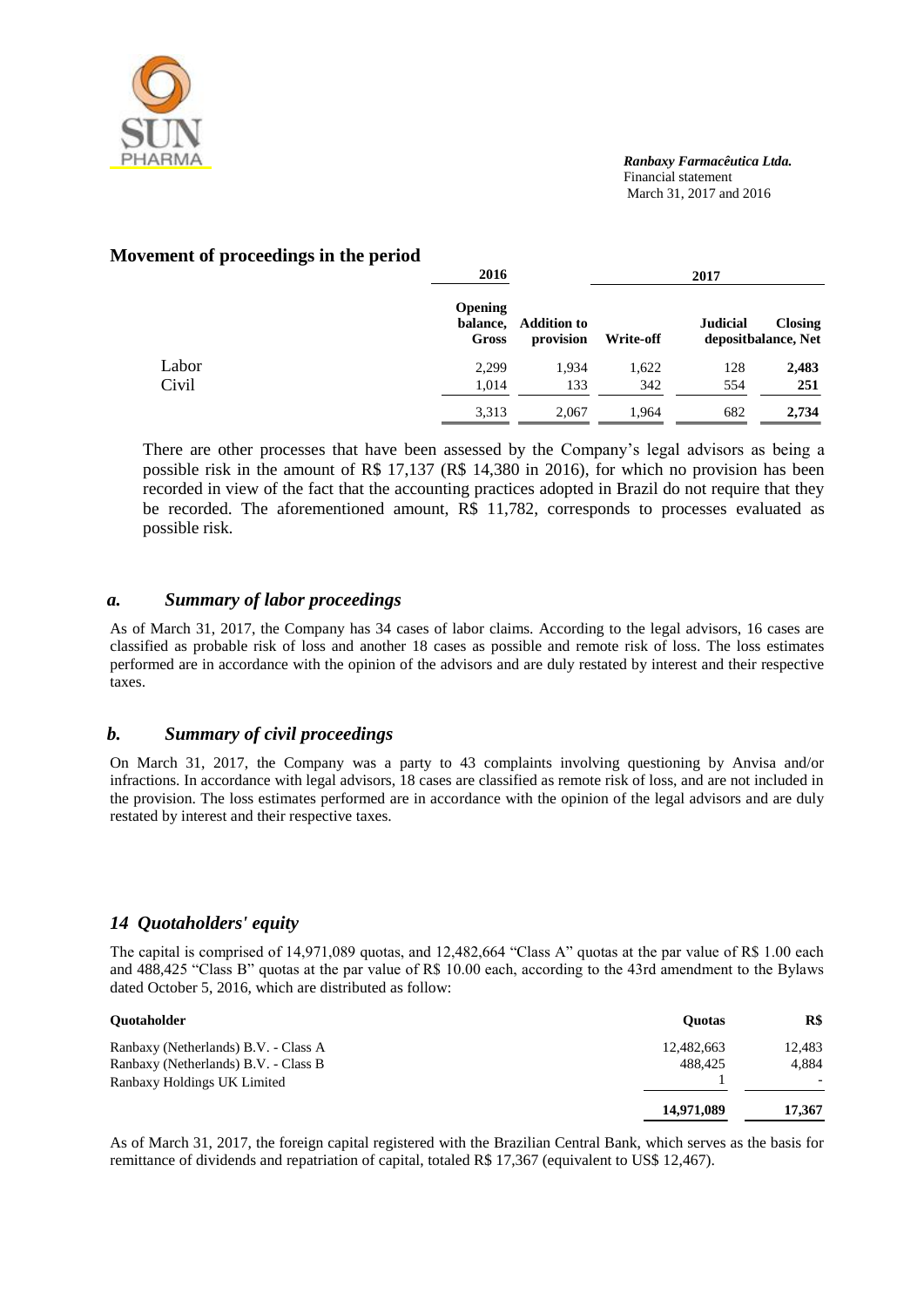

## *15 Operating income*

|                                      | 2017    | 2016     |
|--------------------------------------|---------|----------|
| Resale of goods                      | 68,064  | 68,164   |
| Resale of Samples for Bioequivalence |         |          |
| Gross income from sales              | 68,072  | 68,168   |
| Tax on sales and resales             | (5,838) | (5, 421) |
| Returns                              | (2,054) | (1,322)  |
| (-) Sales deductions                 | (7,892) | (6,743)  |
| Net operating income                 | 60.180  | 61.425   |

The Company's sales in the domestic market are currently directed to Distributors, drugstore chains, public agencies and hospital distributors.

#### *16 Sales expenses*

|                              | 2017  | 2016   |
|------------------------------|-------|--------|
| Sales commissions (a)        | 5,373 | 7,612  |
| Promotional campaigns        | 656   | 494    |
| Promotional material         | 390   | 336    |
| Congress and events          | 412   | 411    |
| Market survey services       | 938   | 969    |
| Award goal objective         | 242   | 366    |
| Other promotion expenditures | 337   | 367    |
|                              | 8.348 | 10.555 |

(a) The Company's sales force is made up exclusively of subcontracted sales representatives, a legal entity, duly registered at the Regional Councils of Sales Representatives, and remunerated through fixed commissions on primary and secondary sales.

#### *17 Administrative and general expenses*

|                                          | 2017   | 2016   |
|------------------------------------------|--------|--------|
| Personnel                                | 9.978  | 12,698 |
| Maintenances of equipment                | 656    | 888    |
| Rent expenses                            | 553    | 626    |
| Electric power expenses                  | 399    | 545    |
| Provision / Expenditure on contingencies | 2.067  | 1,405  |
| Travel expenses                          | 940    | 344    |
| Services rendered                        | 2.304  | 2.478  |
| Regulatory (a)                           | 1,405  | 1,382  |
| <b>Quality Control</b>                   | 861    | 986    |
| Taxes and rates                          | 276    | 425    |
| Other administrative expenses            | 1.247  | 264    |
| Depreciation and amortization            | 1,777  | 1,559  |
|                                          | 22.463 | 23.600 |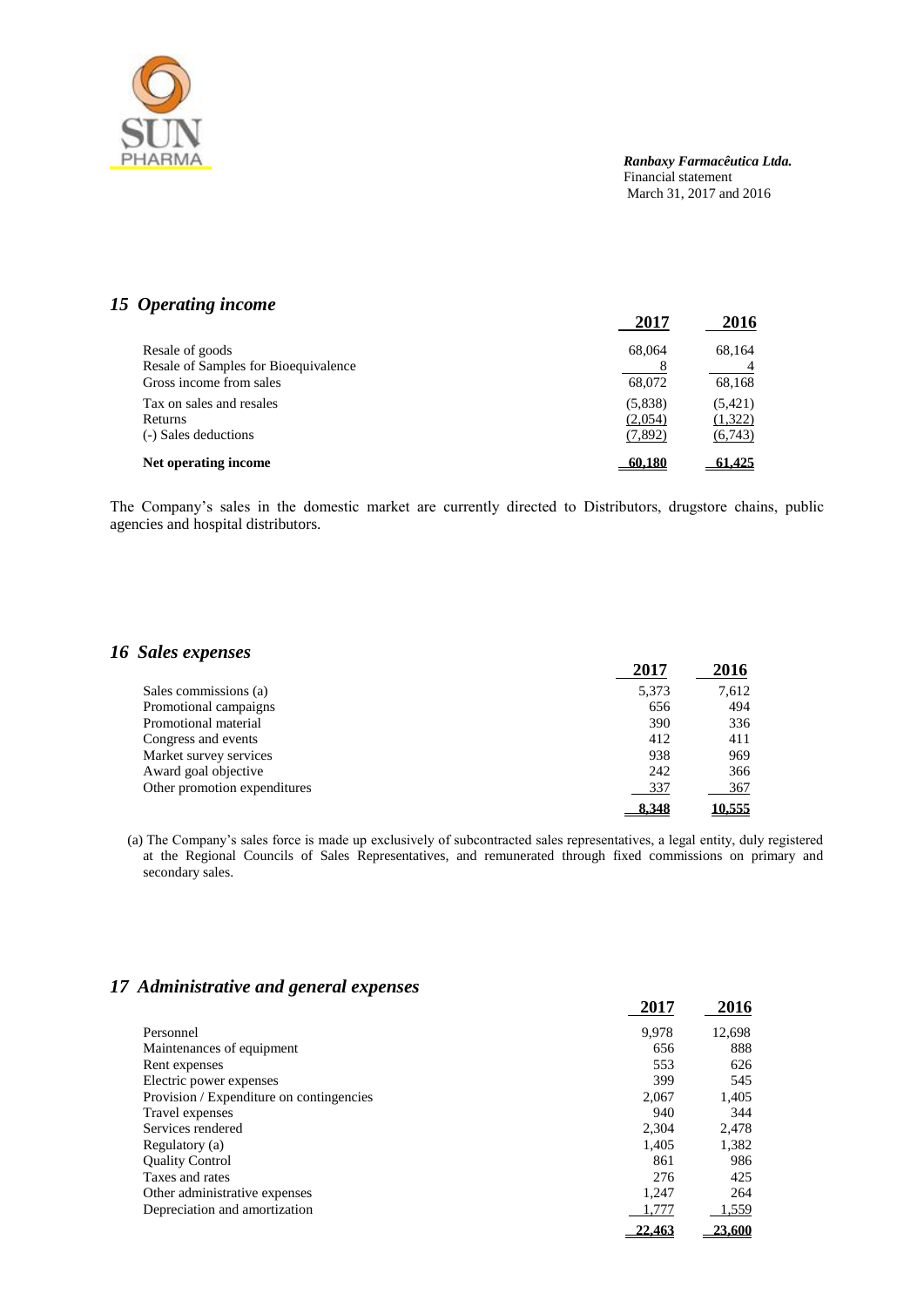

### *18 Net financial income (expenses)*

|                                            | 2017    | 2016      |
|--------------------------------------------|---------|-----------|
| <b>Financial expenses</b>                  |         |           |
| Interest                                   | (2,318) | (2,216)   |
| Foreign exchange variations in liabilities |         | (10, 501) |
| Other                                      | (89)    | (101)     |
|                                            | (2,407) | (12, 818) |
| <b>Financial income</b>                    |         |           |
| Interest                                   | 198     | 250       |
| Interest on interest earning bank deposits | 705     | 1,877     |
| Exchange variation                         | 10,838  |           |
| Discounts received - Intercompany          | 106     | 341       |
| Other                                      | 749     | 849       |
|                                            | 12,596  | 3,317     |
| <b>Total</b>                               | 10.189  | 3.317     |

#### *19 Insurance coverage*

The Company contracted policy no. 180.0000929165 from Tókio Marine Seguradora for asset insurance that guarantees coverage for possible claims in all addresses of the Company in Brazilian territory. Contracted amounts are considered sufficient to cover possible claims, considering the nature of its activity.

At March 31, 2017, the operating risk insurance coverage was comprised of R\$ 14,500,000.00.

#### *20 Financial instruments*

#### *(i) Identification and valuation of financial instruments*

The book balances referring to the financial instruments, such as cash and cash equivalents, accounts receivable, recoverable taxes and loans and financing, when compared with the amounts that could be obtained in their trading in an active market or, in the absence hereof, with the net present value adjusted with a basis on the current interest rate in the market, are substantially close to their corresponding market values.

#### *(ii) Credit risk*

It results from the possibility of the Company incurring losses arising out of default of their counterparties or financial institutions depository of resources or financial investments. In order to mitigate such risks, the Company adopts as practice an analysis of the financial and equity situation of their operations, as well as the definition of credit limits and permanent follow-up of outstanding positions. As regards financial institutions, the Management only conducts operations with renowned and low risk financial institutions assessed by rating agencies.

#### *(iii) Risk price of goods sold*

It results from the possibility of market oscillation of the market price of products marketed by the Company. These price fluctuations may cause substantial changes in its income and costs. In order to mitigate such risks, the Management permanently monitors local and international markets, trying to be ahead of price movements.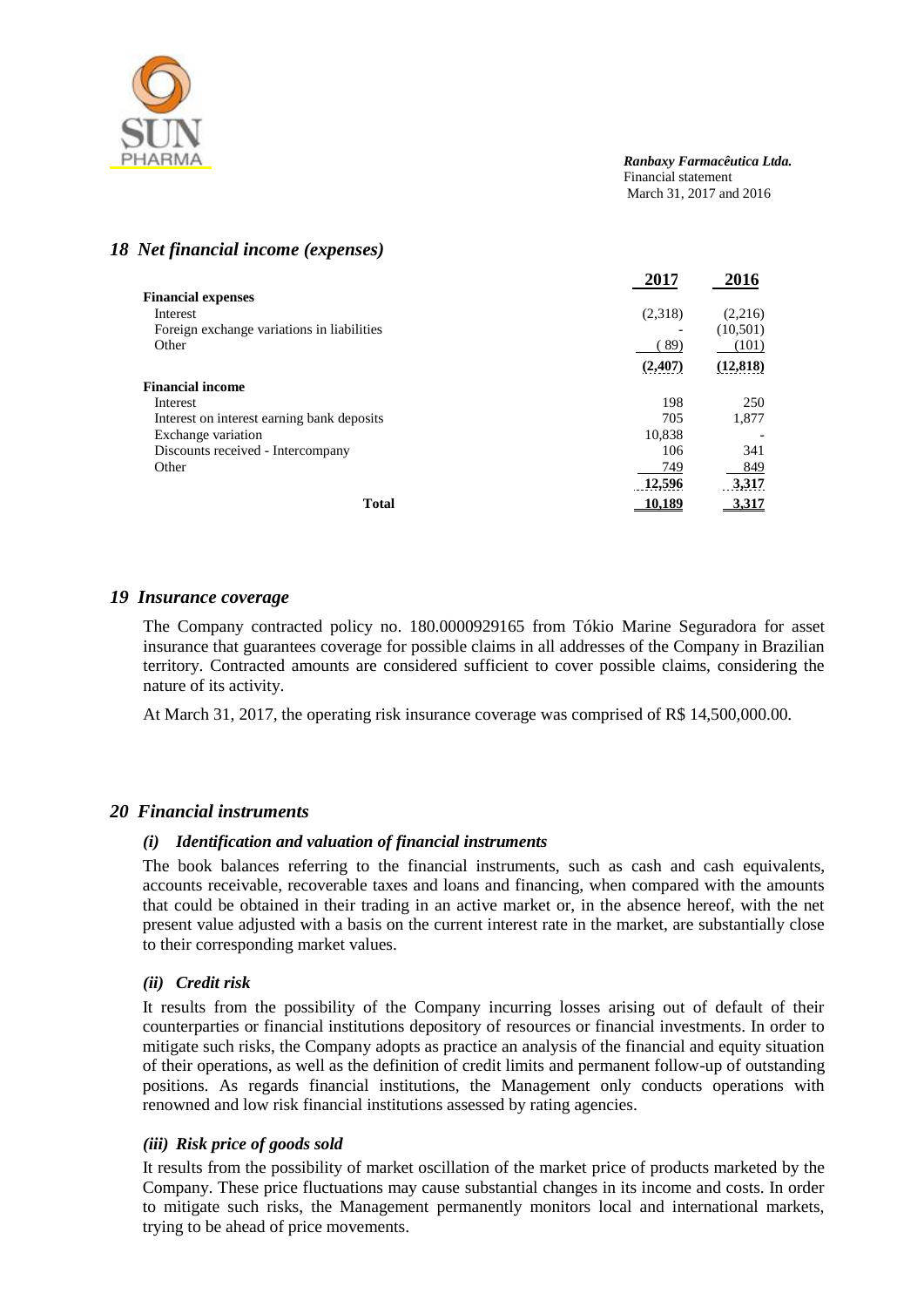

#### *(iv) Interest rate risk*

Results from the possibility of the Company suffering gains or losses arising from oscillations of interest rates levied on their financial assets and liabilities. Aiming to mitigate this kind of risk, the Management seeks to diversify funding in terms of prefixed or post-fixed rates.

#### *(v) Foreign exchange rate risk*

Associated risk derives from the possibility of the Company incurring losses due to foreign exchange fluctuations that would increase values raised in the market. As of March 31, 2016, the Company had liabilities denominated in foreign currency for which there were no hedging financial instruments on that date.

|           | <u>2017</u> | <u>2016</u> |
|-----------|-------------|-------------|
|           | <b>USD</b>  | USD         |
| Suppliers | 8,427       | 6,146       |
| Loans     | 20,125      | 20,111      |
|           | 28,552      | 26,257      |

The following exchange rates were applied during the year:

|              |              | Closing rate on the date of the |           |  |
|--------------|--------------|---------------------------------|-----------|--|
|              | Average rate | financial statements            |           |  |
| 2017<br>---- | 2016<br>---- | 2017<br>----                    | 2016<br>. |  |
| 3.2981       | 3.5919       | 3.1684                          | 3.5589    |  |

# *Foreign exchange sensitivity analysis*

The Company has liabilities denominated in foreign currency in balance sheet as of March 31, 2017 and, for sensitivity analysis, adopted exchange rate of R\$3.3268as probable scenario; as possible scenario, increase of about 8.5%.

Accordingly, the schedule below simulates the effects of currency fluctuations on future income (loss) in increase and decrease scenarios:

| Foreign exchange risk      | <b>Scenarios (increase)</b> |                 |               |
|----------------------------|-----------------------------|-----------------|---------------|
|                            | <b>Probable</b>             | <b>Possible</b> | Remote        |
| Scenarios and price levels | 3.3268                      | 3.4400          | 3.6211        |
| Liability position         | 94.987                      | 98,218          | 103,390       |
| Total net effect           | 4,523                       | 7.754           | 12,925        |
|                            | Scenarios (decrease)        |                 |               |
| Foreign exchange risk      | <b>Probable</b>             | <b>Possible</b> | <b>Remote</b> |
| Scenarios and price levels | 3.0100                      | 3.1605          | 3.3185        |
| Liability position         | 85,942                      | 90,239          | 94,750        |
| Total net effect           | (4,522)                     | (225)           | (4,286)       |